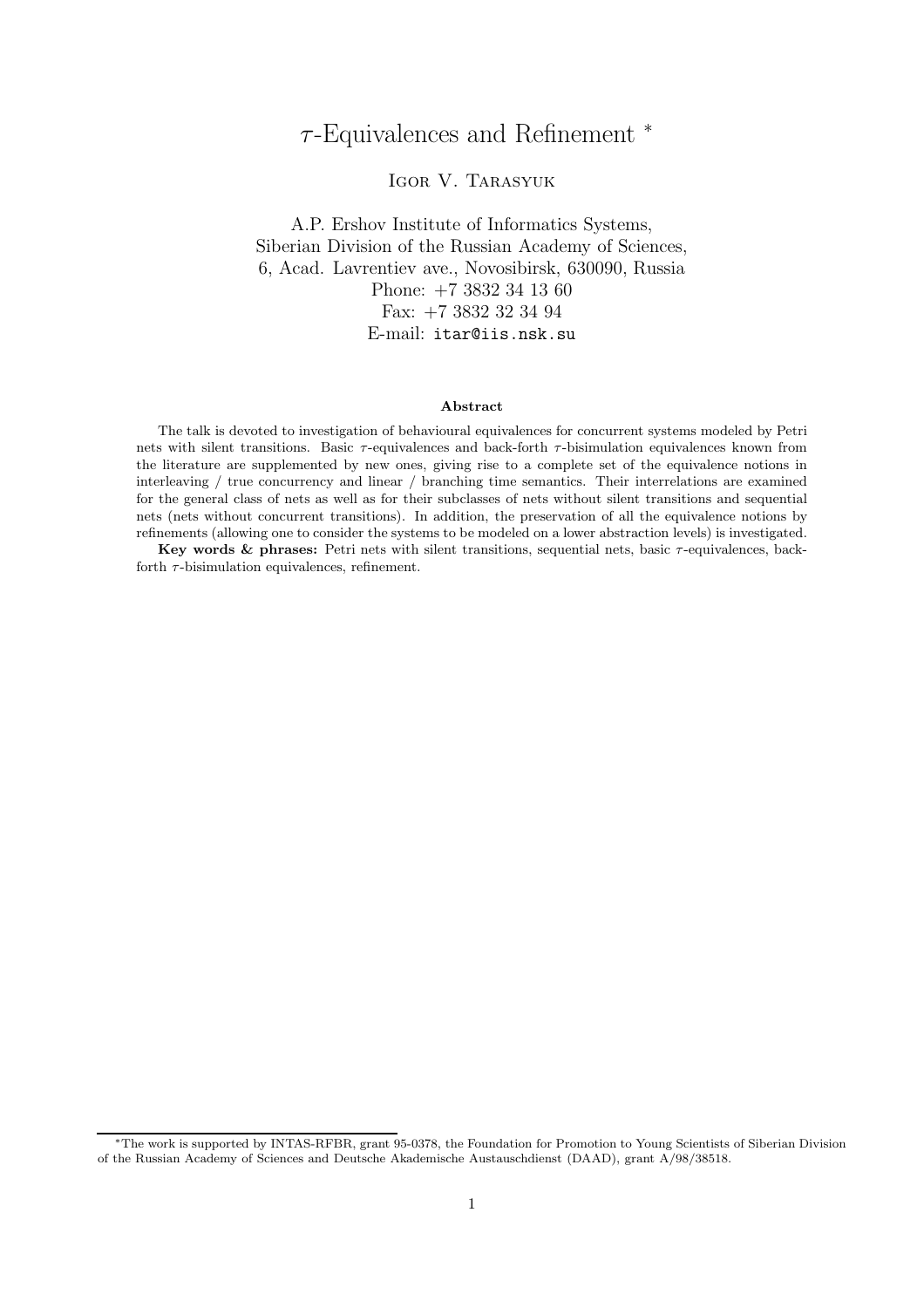#### Labelled nets

Let  $Act = \{a, b, \ldots\}$  be a set of action names or labels. The symbol  $\tau \notin Act$ denotes a special silent action which represents internal activity of system to be modelled and invisible to external observer. We denote  $Act_{\tau} = Act \cup {\tau}.$ 

**Definition 1** A labelled net is a quadruple  $N = \langle P_N, T_N, F_N, l_N \rangle$ , where:

- $P_N = \{p, q, \ldots\}$  is a set of places;
- $T_N = \{t, u, \ldots\}$  is a set of transitions;
- $F_N$ :  $(P_N \times T_N) \cup (T_N \times P_N) \rightarrow \mathbb{N}$  is the flow relation with weights (N denotes a set of natural numbers);
- $l_N: T_N \to Act_\tau$  is a labelling of transitions with action names.

Given labelled nets  $N = \langle P_N, T_N, F_N, l_N \rangle$  and  $N' = \langle P_{N'}, T_{N'}, F_{N'}, l_{N'} \rangle$ . A mapping  $\beta$ :  $P_N \cup T_N \rightarrow P_{N'} \cup T_{N'}$  is an *isomorphism* between N and N', denoted by  $\beta : N \simeq N'$ , if:

1. β is a bijection s.t.  $\beta(P_N) = P_{N'}$  and  $\beta(T_N) = T_{N'}$ ;

2. 
$$
\forall p \in P_N \ \forall t \in T_N \ F_N(p, t) = F_{N'}(\beta(p), \beta(t))
$$
 and  $F_N(t, p) = F_{N'}(\beta(t), \beta(p));$ 

3. 
$$
\forall t \in T_N \; l_N(t) = l_{N'}(\beta(t)).
$$

Labelled nets N and N' are isomorphic, denoted by  $N \simeq N'$ , if  $\exists \beta : N \simeq N'$ .

Given a labelled net N and some transition  $t \in T_N$ , the precondition and postcondition of t, denoted by  $\bullet t$  and  $t^{\bullet}$  respectively, are the multisets defined in such a way:  $(\bullet t)(p) = F_N(p, t)$  and  $(t^{\bullet})(p) = F_N(t, p)$ . Analogous definitions are introduced for places:  $(\bullet p)(t) = F_N(t, p)$  and  $(p^{\bullet})(t) = F_N(p, t)$ . Let °N = { $p \in$  $P_N \mid \bullet_p = \emptyset$  be a set of *initial (input)* places of N and  $N^{\circ} = \{p \in P_N \mid p^{\bullet} = \emptyset\}$ be a set of final (output) places of N.

A labelled net N is *acyclic*, if there exist no transitions  $t_0, \ldots, t_n \in T_N$  s.t.  $t_{i-1}^{\bullet} \cap \bullet t_i \neq \emptyset$   $(1 \leq i \leq n)$  and  $t_0 = t_n$ . A labelled net N is *ordinary* if  $\forall p \in P_N \bullet p$ and  $p^{\bullet}$  are proper sets (not multisets).

Let  $N = \langle P_N, T_N, F_N, l_N \rangle$  be acyclic ordinary labelled net and  $x, y \in P_N \cup T_N$ . Let us introduce the following notions.

- $x \prec_N y \Leftrightarrow xF_N^+y$ , where  $F_N^+$  is a transitive closure of  $F_N$  (*strict causal* dependence relation);
- $x \preceq_N y \Leftrightarrow (x \prec_N y) \vee (x = y)$  (a relation of causal dependence);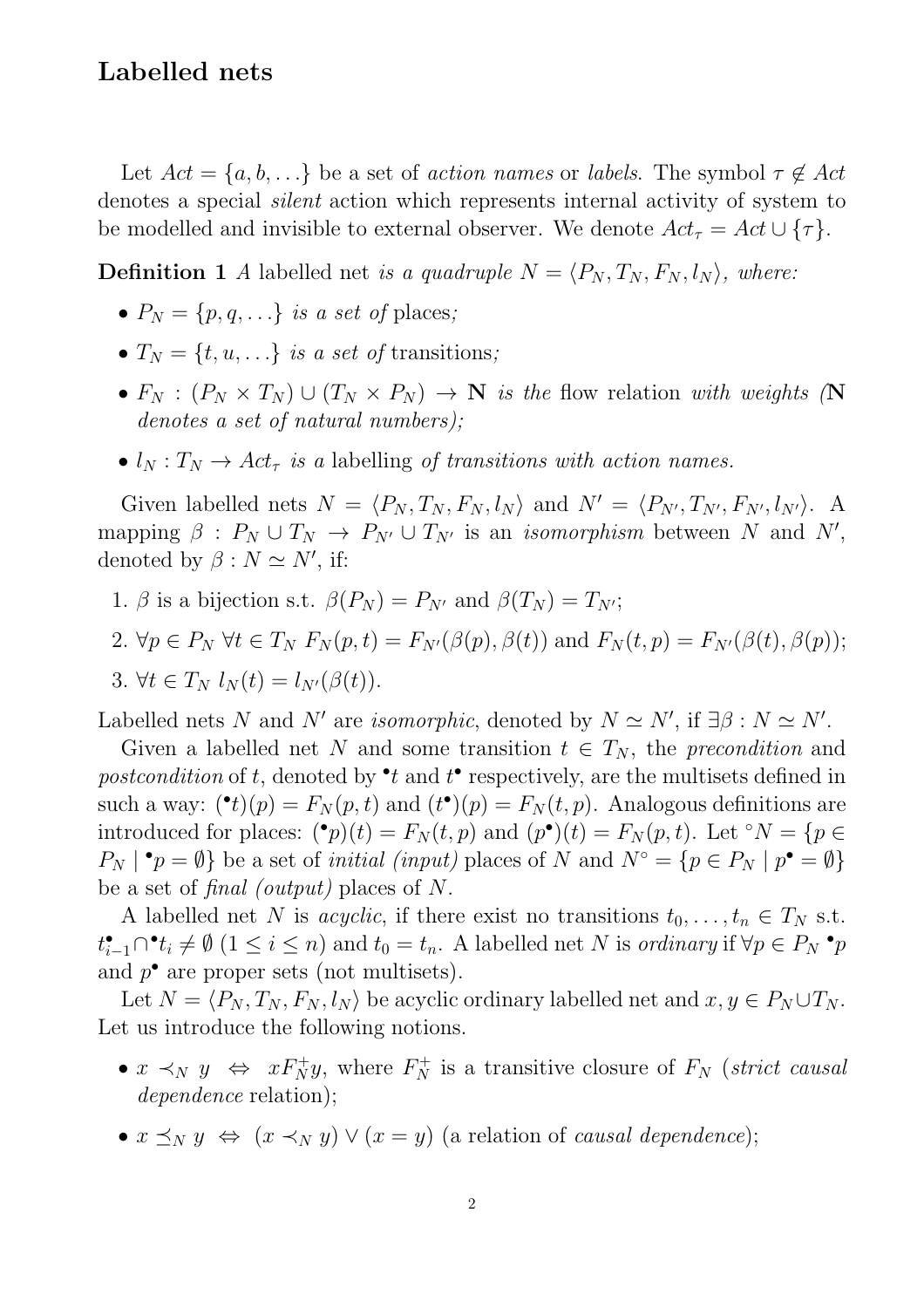- $x \#_N y \Leftrightarrow \exists t, u \in T_N \ (t \neq u, \; \mathbf{t} \cap \mathbf{t} \neq \emptyset, t \preceq_N x, u \preceq_N y)$  (a relation of conflict);
- $\downarrow_N x = \{y \in P_N \cup T_N \mid y \prec_N x\}$  (the set of *strict predecessors* of x).

A set  $T \subseteq T_N$  is left-closed in N, if  $\forall t \in T$   $(\downarrow_N t) \cap T_N \subseteq T$ .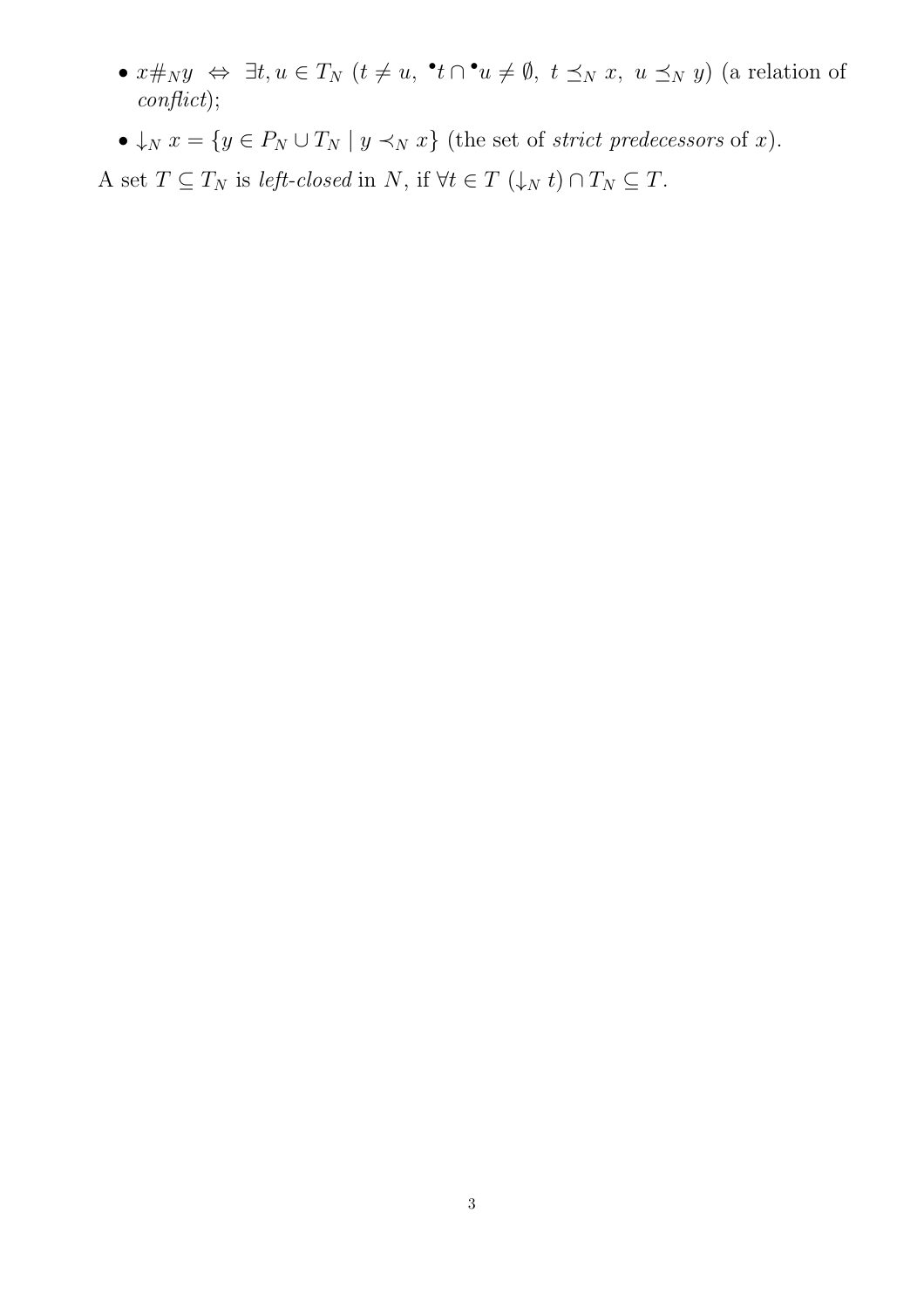#### Marked nets

A marking of a labelled net N is a multiset  $M \in \mathcal{M}(P_N)$ .

**Definition 2** A marked net (net) is a tuple  $N = \langle P_N, T_N, F_N, l_N, M_N \rangle$ , where  $\langle P_N, T_N, F_N, l_N \rangle$  is a labelled net and  $M_N \in \mathcal{M}(P_N)$  is the initial marking.

Given nets  $N = \langle P_N, T_N, F_N, l_N, M_N \rangle$  and  $N' = \langle P_{N'}, T_{N'}, F_{N'}, l_{N'}, M_{N'} \rangle$ . A mapping  $\beta$ :  $P_N \cup T_N \rightarrow P_{N'} \cup T_{N'}$  is an *isomorphism* between N and N', denoted by  $\beta : N \simeq N'$ , if:

1.  $\beta$  :  $\langle P_N, T_N, F_N, l_N \rangle \simeq \langle P_{N'}, T_{N'}, F_{N'}, l_{N'} \rangle;$ 

$$
2. \ \forall p \in P_N \ M_N(p) = M_{N'}(\beta(p)).
$$

Nets N and N' are isomorphic, denoted by  $N \simeq N'$ , if  $\exists \beta : N \simeq N'$ .

Let  $M \in \mathcal{M}(P_N)$  be a marking of a net N. A transition  $t \in T_N$  is fireable in M, if  $\bullet t \subseteq M$ . If t is fireable in M, its firing yields a new marking  $\widetilde{M} =$  $M - t + t^{\bullet}$ , denoted by  $M \stackrel{t}{\rightarrow} \widetilde{M}$ . A marking M of a net N is reachable, if  $M = M_N$  or there exists a reachable marking  $\widehat{M}$  of N s.t.  $\widehat{M} \stackrel{t}{\rightarrow} M$  for some  $t \in T_N$ . Mark(N) denotes a set of all reachable markings of a net N.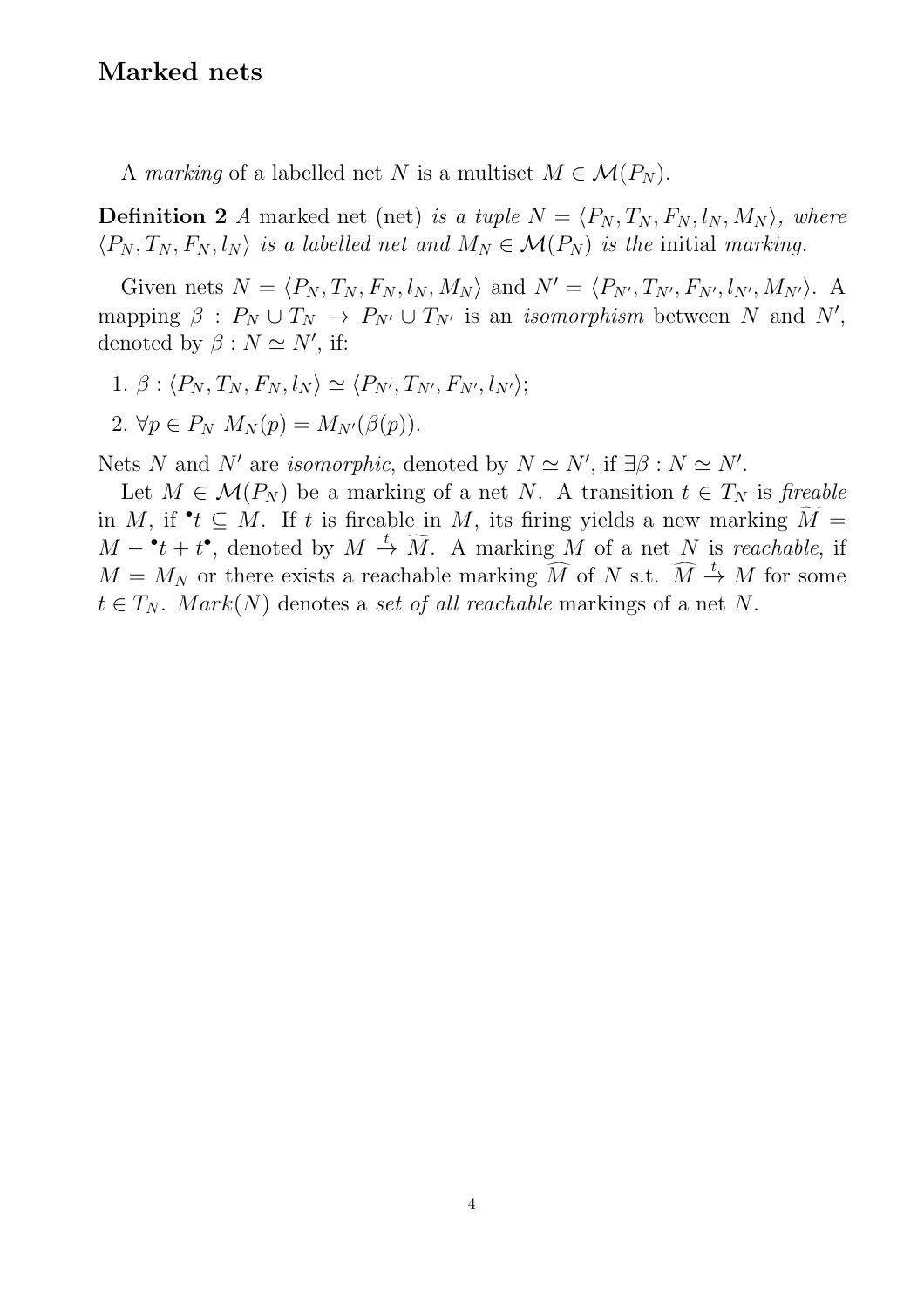**Definition 3** A labelled partially ordered set (lposet) is a triple  $\rho = \langle X, \prec, l \rangle$ , where:

- $X = \{x, y, \ldots\}$  is some set;
- $\prec \subseteq X \times X$  is a strict partial order (irreflexive transitive relation) over X;
- $l: X \rightarrow Act_{\tau}$  is a labelling function.

Let  $\rho = \langle X, \prec, l \rangle$  be lposet and  $x \in X, Y \subseteq X$ . Then  $\downarrow x = \{y \in X \mid y \prec x\}$ is a set of *strict predecessors* of x. A restriction of  $\rho$  to the set Y is defined as follows:  $\rho|_Y = \langle Y, \prec \cap (Y \times Y), l|_Y \rangle.$ 

Let  $\rho = \langle X, \prec, l \rangle$  and  $\rho' = \langle X', \prec', l' \rangle$  be lposets.

A mapping  $\beta : X \to X'$  is a *label-preserving bijection* between  $\rho$  and  $\rho'$ , denoted by  $\beta : \rho \asymp \rho'$ , if:

1.  $\beta$  is a bijection;

2.  $\forall x \in X \; l(x) = l'(\beta(x)).$ 

We write  $\rho \asymp \rho'$ , if  $\exists \beta : \rho \asymp \rho'$ .

A mapping  $\beta: X \to X'$  is a *homomorphism* between  $\rho$  and  $\rho'$ , denoted by  $\beta$  :  $\rho \sqsubseteq \rho'$ , if:

- 1.  $\beta$  :  $\rho \asymp \rho'$ ;
- 2.  $\forall x, y \in X \ x \prec y \Rightarrow \beta(x) \prec' \beta(y)$ .

We write  $\rho \sqsubseteq \rho'$ , if  $\exists \beta : \rho \sqsubseteq \rho'$ .

A mapping  $\beta: X \to X'$  is an *isomorphism* between  $\rho$  and  $\rho'$ , denoted by  $\beta$ :  $\rho \simeq \rho'$ , if  $\beta$ :  $\rho \sqsubseteq \rho'$  and  $\beta^{-1}$ :  $\rho' \sqsubseteq \rho$ . Lposets  $\rho$  and  $\rho'$  are *isomorphic*, denoted by  $\rho \simeq \rho'$ , if  $\exists \beta : \rho \simeq \rho'$ .

Definition 4 Partially ordered multiset (pomset) is an isomorphism class of lposets.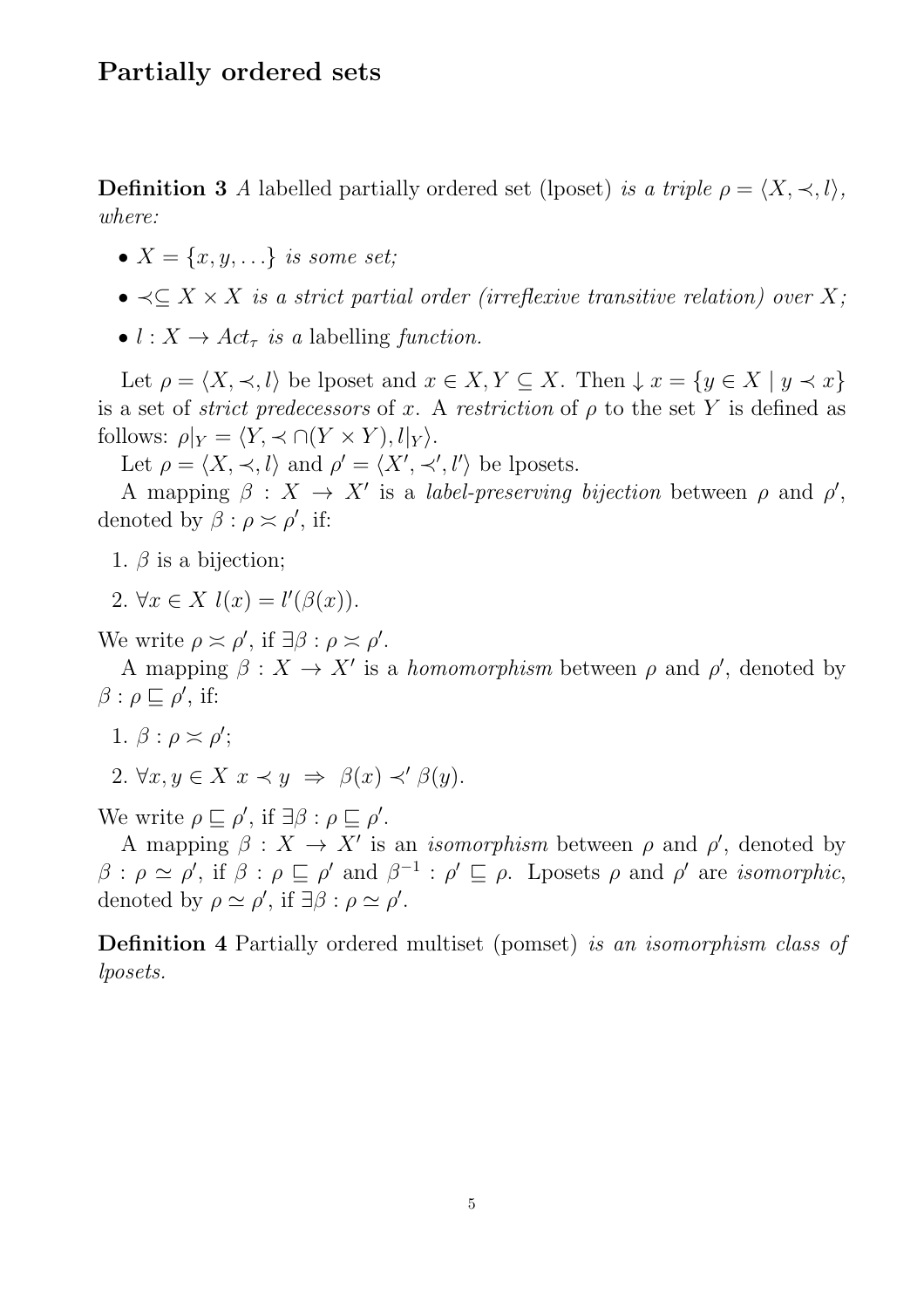**Definition 5** A labelled event structure (LES) is a quadruple  $\xi = \langle X, \prec, \#, l \rangle$ , where:

- $X = \{x, y, \ldots\}$  is a set of events;
- $\prec \subseteq X \times X$  is a strict partial order, a causal dependence relation, which satisfies to the principle of finite causes:  $\forall x \in X \mid x < \infty;$
- $\# \subseteq X \times X$  is an irreflexive symmetrical conflict relation, which satisfies to the principle of conflict heredity:  $\forall x, y, z \in X \; x \# y \prec z \Rightarrow x \# z;$
- $l: X \rightarrow Act_{\tau}$  is a labelling function.

Let  $\xi = \langle X, \prec, \#, l \rangle$  be LES and  $Y \subseteq X$ . A restriction of  $\xi$  to the set Y is defined as follows:  $\xi|_Y = \langle Y, \prec \cap (Y \times Y), \# \cap (Y \times Y), l|_Y \rangle.$ 

Let  $\xi = \langle X, \prec, \#, l \rangle$  and  $\xi' = \langle X', \prec', \#', l' \rangle$  be LES's. A mapping  $\beta : X \to$ X' is an *isomorphism* between  $\xi$  and  $\xi'$ , denoted by  $\beta : \xi \simeq \xi'$ , if:

- 1.  $\beta$  is a bijection;
- 2.  $\forall x \in X \; l(x) = l'(\beta(x));$
- 3.  $\forall x, y \in X \ x \prec y \Leftrightarrow \ \beta(x) \prec' \beta(y);$
- 4.  $\forall x, y \in X \ x \# y \Leftrightarrow \beta(x) \#' \beta(y)$ .

LES's  $\xi$  and  $\xi'$  are *isomorphic*, denoted by  $\xi \simeq \xi'$ , if  $\exists \beta : \xi \simeq \xi'$ .

Definition 6 A multi-event structure (MES) is an isomorphism class of LES's.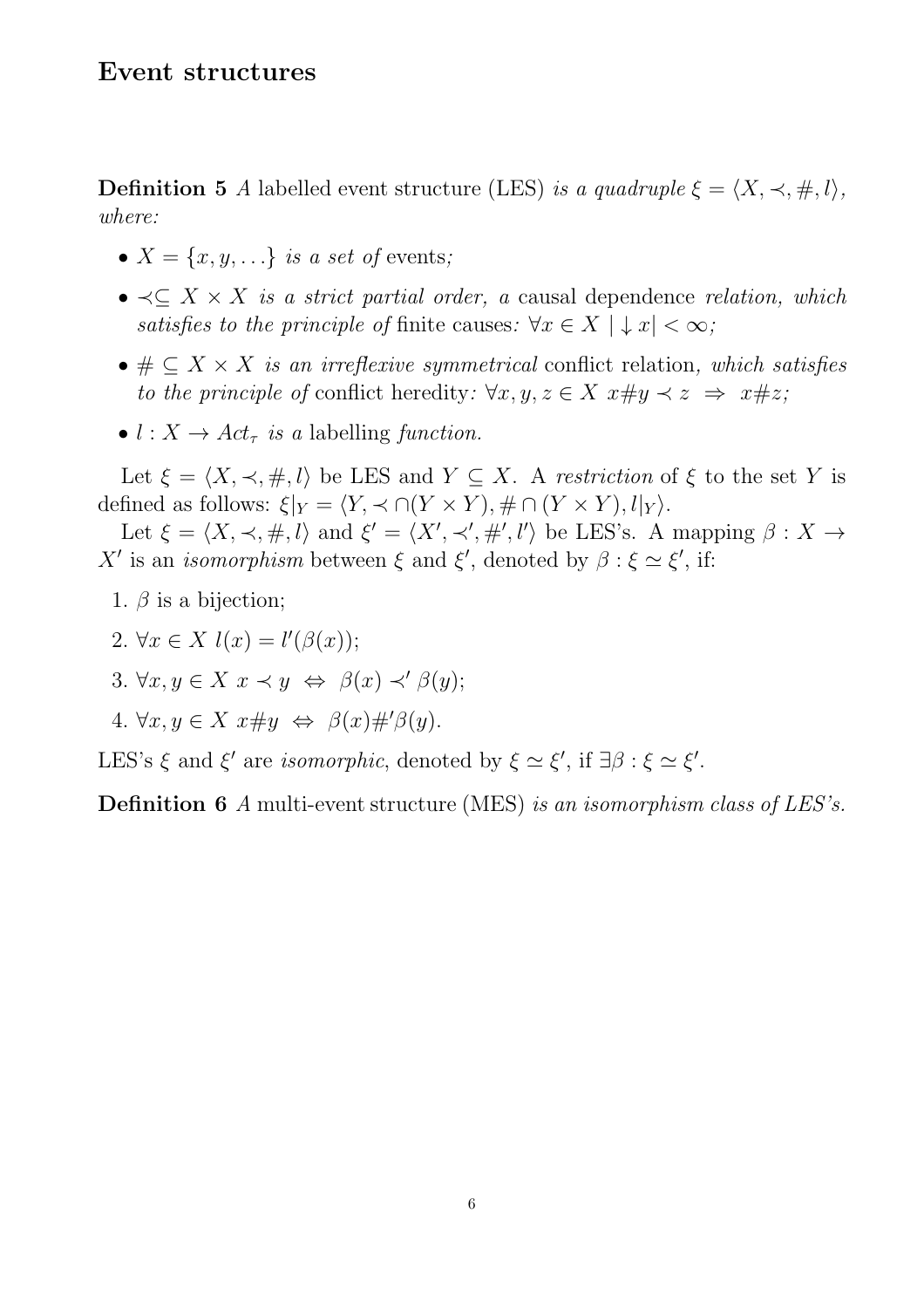Definition 7 A causal net is an acyclic ordinary labelled net  $C = \langle P_C, T_C, F_C, l_C \rangle, s.t.$ 

1.  $\forall r \in P_C \mid \mathbf{r} \leq 1$  and  $|r^{\bullet}| \leq 1$ , i.e. places are unbranched;

2.  $\forall x \in P_C \cap T_C \mid \downarrow_C x \mid \infty$ , *i.e.* a set of causes is finite.

Let us note that on the basis of any causal net  $C = \langle P_C, T_C, F_C, l_C \rangle$  one can define lposet  $\rho_C = \langle T_C, \prec_N \bigcap (T_C \times T_C), l_C \rangle$ .

The fundamental property of causal nets is: if  $C$  is a causal net, then there exists a sequence of transition firings  ${}^{\circ}C = L_0 \stackrel{v_1}{\rightarrow} \cdots \stackrel{v_n}{\rightarrow} L_n = C^{\circ}$  s.t.  $L_i \subseteq$  $P_C$   $(0 \le i \le n)$ ,  $P_C = \bigcup_{i=0}^n L_i$  and  $T_C = \{v_1, \ldots, v_n\}$ . Such a sequence is called a full execution of C.

**Definition 8** Given a net N and a causal net C. A mapping  $\varphi : P_C \cup T_C \rightarrow$  $P_N \cup T_N$  is an embedding of C into N, denoted by  $\varphi : C \to N$ , if:

- 1.  $\varphi(P_C) \in \mathcal{M}(P_N)$  and  $\varphi(T_C) \in \mathcal{M}(T_N)$ , i.e. sorts are preserved;
- 2.  $\forall v \in T_C \cdot \varphi(v) = \varphi(v)$  and  $\varphi(v) = \varphi(v^*)$ , i.e. flow relation is respected;
- 3.  $\forall v \in T_C$   $l_C(v) = l_N(\varphi(v))$ , *i.e.* labelling is preserved.

Since embeddings respect the flow relation, if  $\overline{C} \stackrel{v_1}{\rightarrow} \cdots \stackrel{v_n}{\rightarrow} C^{\circ}$  is a full execution of C, then  $M = \varphi({}^{\circ}C) \stackrel{\varphi(v_1)}{\longrightarrow} \cdots \stackrel{\varphi(v_n)}{\longrightarrow} \varphi(C^{\circ}) = \widetilde{M}$  is a sequence of transition firings in N.

**Definition 9** A fireable in marking M C-process (process) of a net N is a pair  $\pi = (C, \varphi)$ , where C is a causal net and  $\varphi : C \to N$  is an embedding s.t.  $M = \varphi({}^{\circ}C)$ . A fireable in  $M_N$  process is a process of N.

We write  $\Pi(N, M)$  for a set of all fireable in marking M processes of a net N and  $\Pi(N)$  for the set of all processes of a net N. The *initial* process of a net N is  $\pi_N = (C_N, \varphi_N) \in \Pi(N)$ , s.t.  $T_{C_N} = \emptyset$ . If  $\pi \in \Pi(N, M)$ , then firing of this process transforms a marking M into  $\widetilde{M} = M - \varphi({}^{\circ}C) + \varphi(C^{\circ}) = \varphi(C^{\circ}),$ denoted by  $M \stackrel{\pi}{\rightarrow} \widetilde{M}$ .

Let  $\pi = (C, \varphi), \tilde{\pi} = (\tilde{C}, \tilde{\varphi}) \in \Pi(N), \tilde{\pi} = (\tilde{C}, \hat{\varphi}) \in \Pi(N, \varphi(C^{\circ})).$  A process  $\pi$  is a prefix of a process  $\tilde{\pi}$ , if  $T_C \subseteq T_{\tilde{C}}$  is a left-closed set in  $\tilde{C}$ . A process  $\hat{\pi}$  is a suffix of a process  $\tilde{\pi}$ , if  $T_{\hat{C}} = T_{\tilde{C}} \setminus T_C$ . In such a case a process  $\tilde{\pi}$  is an extension of  $\pi$  by process  $\hat{\pi}$ , and  $\hat{\pi}$  is an extending process for  $\pi$ , denoted by  $\pi \stackrel{\hat{\pi}}{\rightarrow} \tilde{\pi}$ . We write  $\pi \to \tilde{\pi}$ , if  $\pi \stackrel{\hat{\pi}}{\to} \tilde{\pi}$  for some  $\hat{\pi}$ .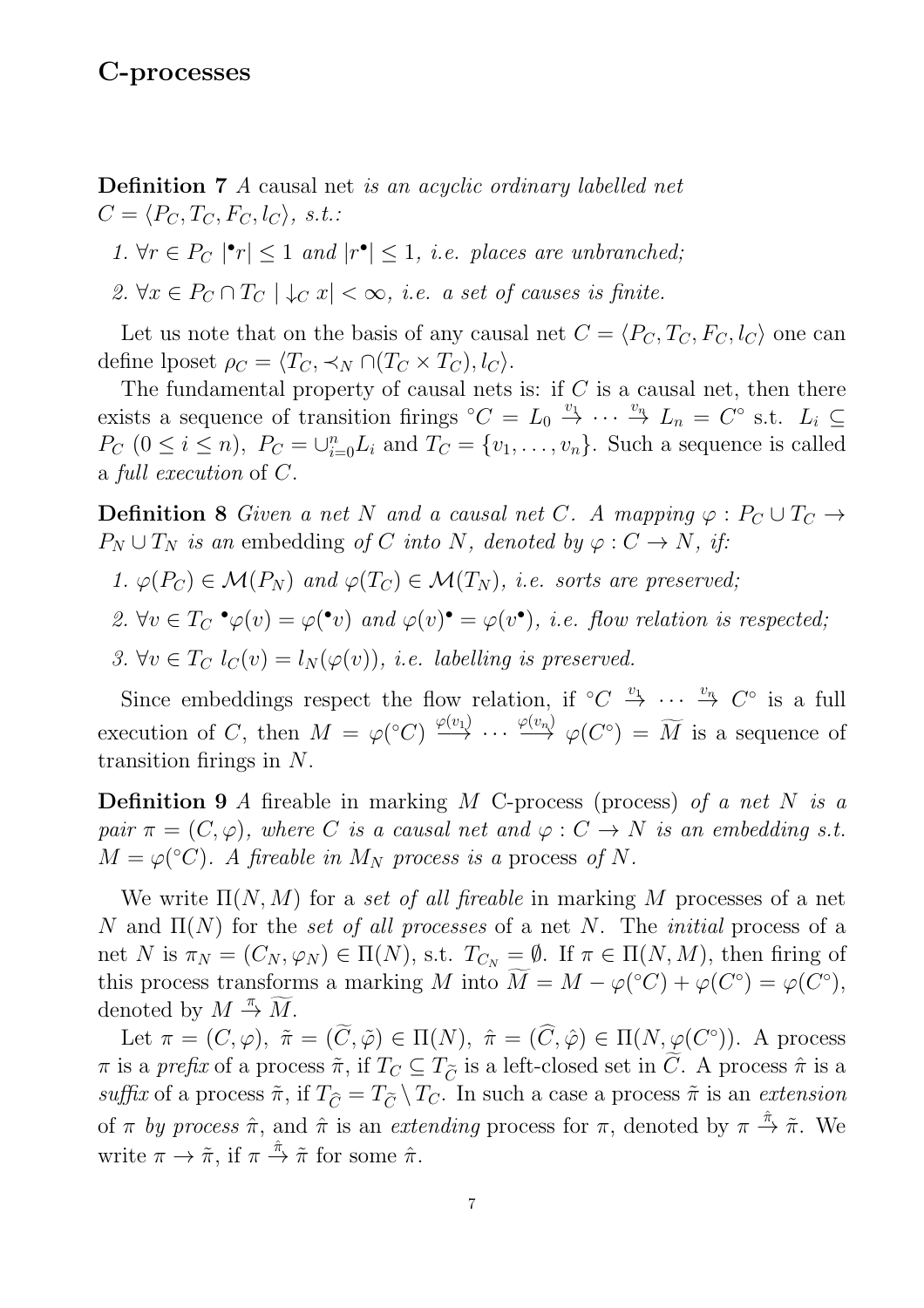A process  $\tilde{\pi}$  is an extension of a process  $\pi$  by one transition, denoted by  $\pi \stackrel{v}{\rightarrow} \tilde{\pi}$  or  $\pi \stackrel{a}{\rightarrow} \tilde{\pi}$ , if  $\pi \stackrel{\hat{\pi}}{\rightarrow} \tilde{\pi}$ ,  $T_{\widehat{C}} = \{v\}$  and  $l_{\widehat{C}}(v) = a$ .

A process  $\tilde{\pi}$  is an extension of a process  $\pi$   $by$   $sequence$   $of$   $transitions,$  denoted by  $\pi \stackrel{\sigma}{\to} \tilde{\pi}$  or  $\pi \stackrel{\omega}{\to} \tilde{\pi}$ , if  $\exists \pi_i \in \Pi(N)$   $(1 \leq i \leq n)$   $\pi \stackrel{v_1}{\to} \pi_1 \stackrel{v_2}{\to} \ldots \stackrel{v_n}{\to} \pi_n = \tilde{\pi}$ ,  $\sigma =$  $v_1 \cdots v_n$  and  $l_{\widehat{C}}(\sigma) = \omega$ .

A process  $\tilde{\pi}$  is an extension of a process  $\pi$  by multiset of transitions, denoted by  $\pi \stackrel{V}{\to} \tilde{\pi}$  or  $\pi \stackrel{A}{\to} \tilde{\pi}$ , if  $\pi \stackrel{\hat{\pi}}{\to} \tilde{\pi}$ ,  $\prec_{\widehat{C}} = \emptyset$ ,  $T_{\widehat{C}} = V$  and  $l_{\widehat{C}}(V) = A$ .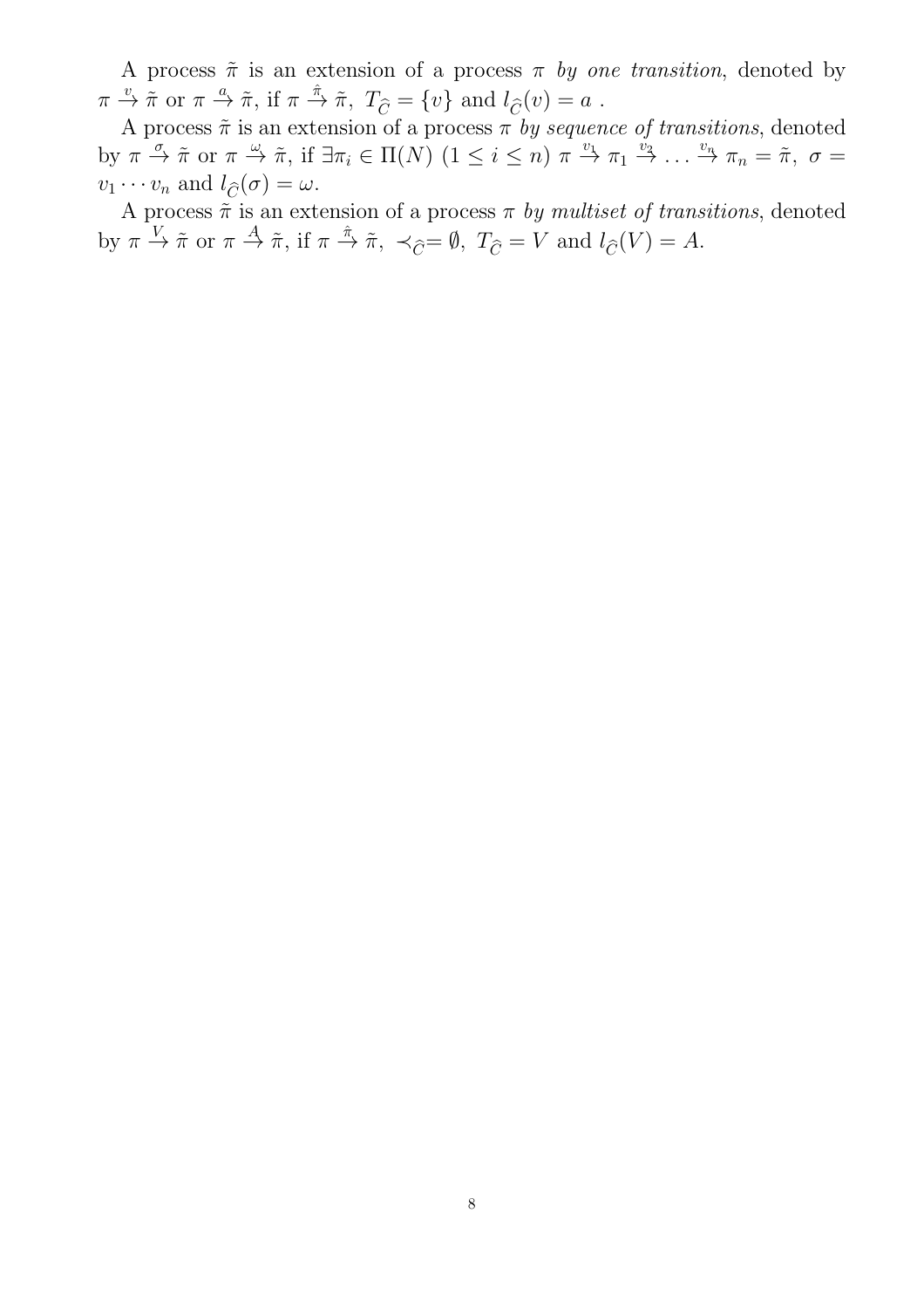Definition 10 An occurrence net is an acyclic ordinary labelled net  $O = \langle P_O, T_O, F_O, l_O \rangle, s.t.$ 

- 1.  $\forall r \in P_0 \mid \mathbf{r} \leq 1$ , i.e. there are no backwards conflicts;
- 2.  $\forall x \in P_0 \cup T_0 \neg (x \#_0 x)$ , *i.e.* conflict relation is irreflexive;
- 3.  $\forall x \in P_0 \cup T_0 \mid \downarrow_o x \mid \infty$ , i.e. set of causes is finite.

Let  $O = \langle P_O, T_O, F_O, l_O \rangle$  be occurrence net and  $N = \langle P_N, T_N, F_N, l_N, M_N \rangle$  be some net. A mapping  $\psi : P_O \cup T_O \rightarrow P_N \cup T_N$  is an embedding O into N, notation  $\psi: O \to N$ , if:

- 1.  $\psi(P_O) \in \mathcal{M}(P_N)$  and  $\psi(T_O) \in \mathcal{M}(T_N)$ . i.e. sorts are preserved;
- 2.  $\forall v \in T_O$   $l_O(v) = l_N(\psi(v))$ , i.e. labelling is preserved;
- 3.  $\forall v \in T_O \bullet \psi(v) = \psi(\bullet v)$  and  $\psi(v) \bullet \psi(v) = \psi(v \bullet)$ , i.e. flow relation is respected;
- 4.  $\forall v, w \in T_0$  ( $v = \cdot w$ )  $\wedge (\psi(v) = \psi(w)) \Rightarrow v = w$ , i.e. there are no "superfluous" conflicts.

Let us note that on the basis of any occurrence net  $O$  one can define LES  $\xi_O = \langle T_O, \prec_O \bigcap (T_O \times T_O), \#_O \bigcap (T_O \times T_O), l_O \rangle.$ 

**Definition 11** An O-process of a net N is a pair  $\varpi = (O, \psi)$ , where O is an occurrence net and  $\psi: O \to N$  is an embedding s.t.  $M_N = \psi({}^{\circ}O)$ .

We write  $\wp(N)$  for a set of all *O-processes* of a net N. The *initial* O-process of a net N coincides with its initial C-process, i.e.  $\varpi_N = \pi_N$ .

Let  $\varpi = (O, \psi), \; \tilde{\varpi} = (\tilde{O}, \tilde{\psi}) \in \wp(N), \; O = \langle P_O, T_O, F_O, l_O \rangle,$ 

 $\overline{O} = \langle P_{\tilde{O}}, T_{\tilde{O}}, F_{\tilde{O}}, l_{\tilde{O}} \rangle$ . An O-process  $\overline{\omega}$  is a prefix of a process  $\tilde{\omega}$ , if  $T_O \subseteq T_{\tilde{O}}$  is a left-closed set in O. In such a case O-process  $\tilde{\varpi}$  is an extension of  $\varpi$ , and  $\hat{\varpi}$ is an extending O-process for  $\varpi$ , denoted by  $\varpi \to \tilde{\varpi}$ .

An O-process  $\varpi$  of a net N is maximal, if it cannot be extended, i.e.  $\forall \varpi =$  $(O, \psi)$  s.t.  $\varpi \to \tilde{\varpi}$ :  $T_{\tilde{O}} \setminus T_O = \emptyset$ . A set of all maximal O-processes of a net N consists of the unique (up to isomorphism) O-process  $\varpi_{max} = (O_{max}, \psi_{max})$ . In such a case an isomorphism class of occurrence net  $O_{max}$  is an unfolding of a net N, notation  $\mathcal{U}(N)$ . On the basis of unfolding  $\mathcal{U}(N)$  of a net N one can define MES  $\mathcal{E}(N) = \xi_{\mathcal{U}(N)}$  which is an isomorphism class of LES  $\xi_O$  for  $O \in \mathcal{U}(N)$ .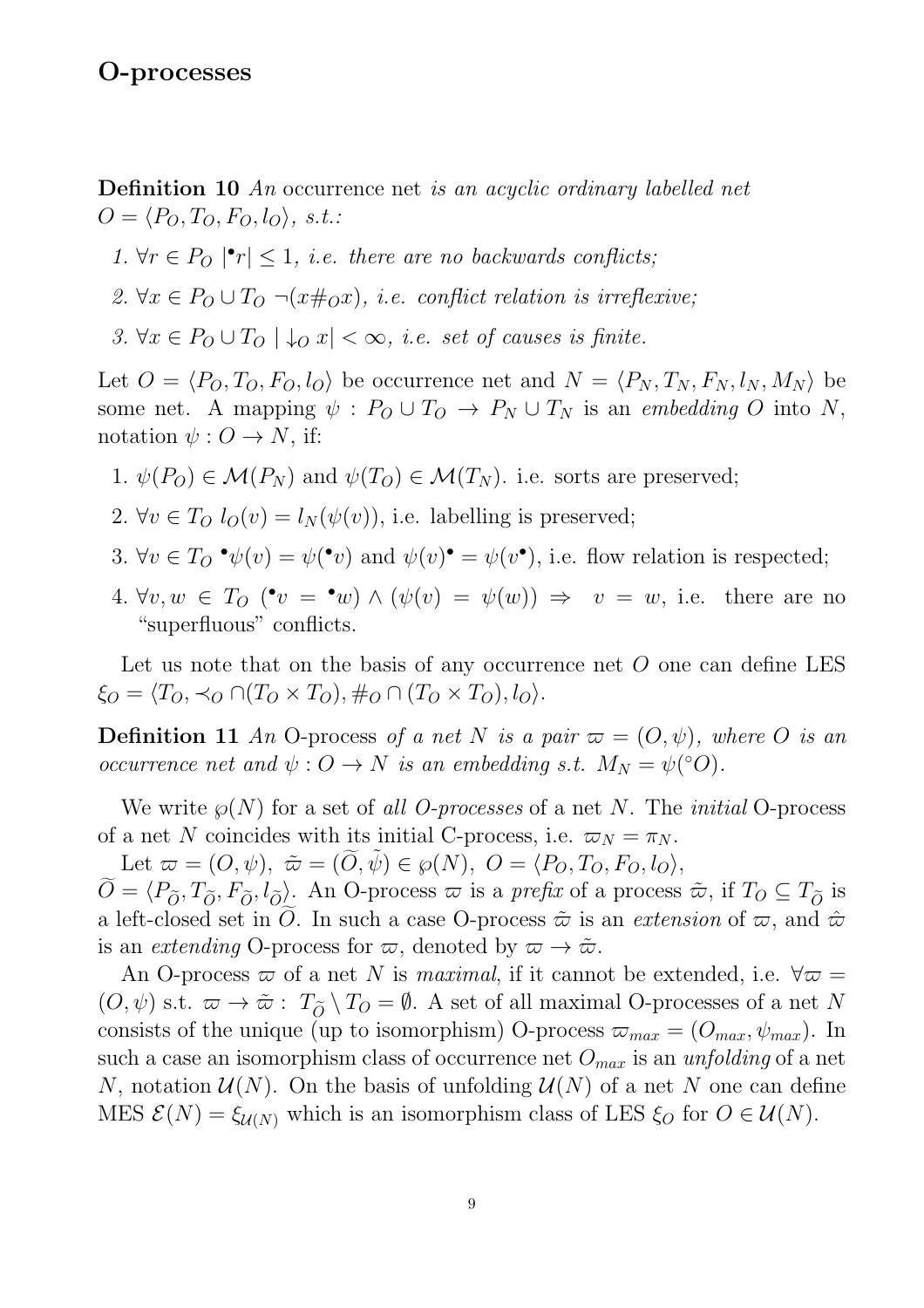

Figure 1: Classification of basic equivalences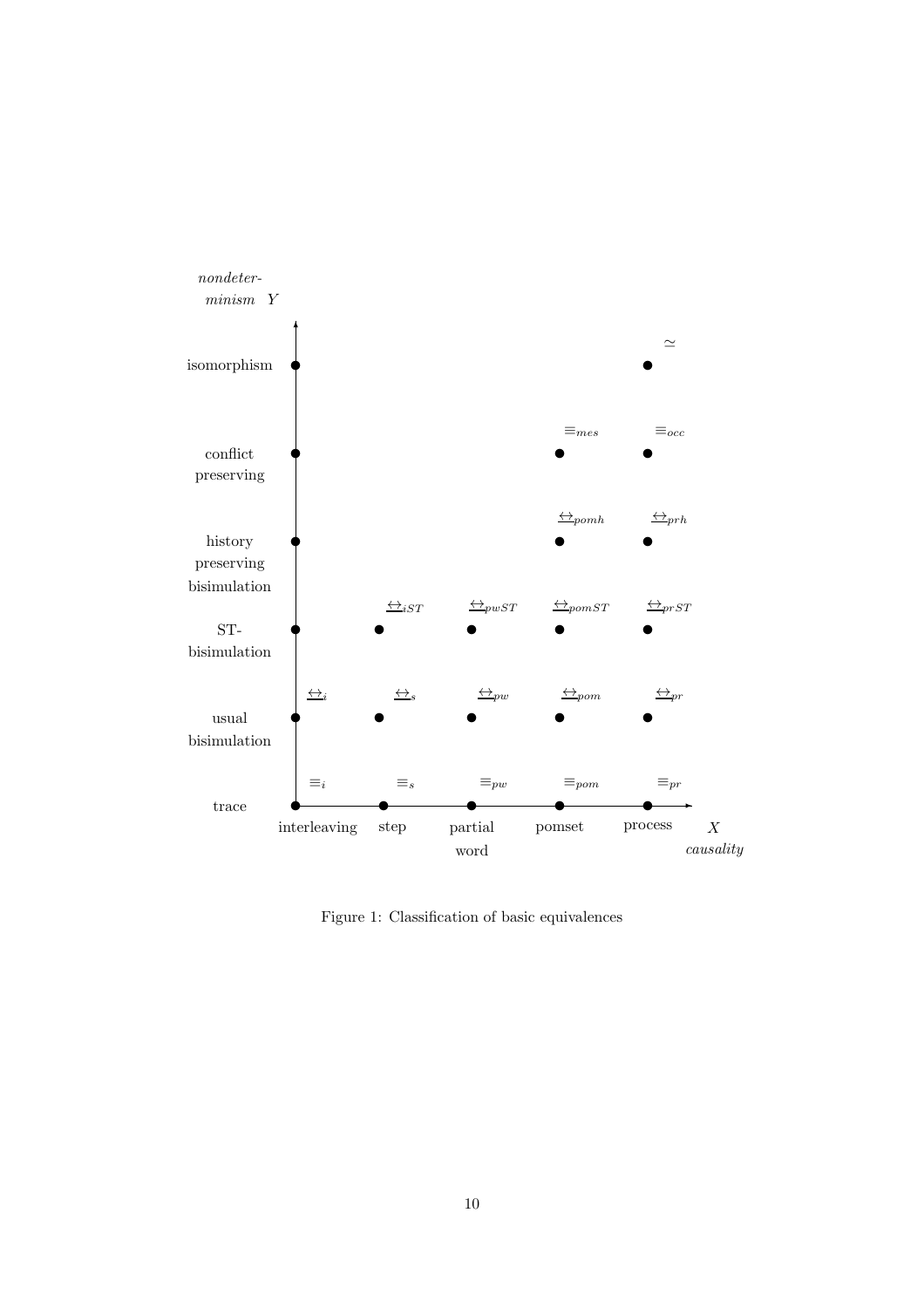

Figure 2: An application of the mapping vis to a causal net



Figure 3: An application of the mapping vis to an occurrence net



Figure 4: A crash of interrelations of the process  $\tau$ -bisimulation equivalences comparing with that of the process bisimulation equivalences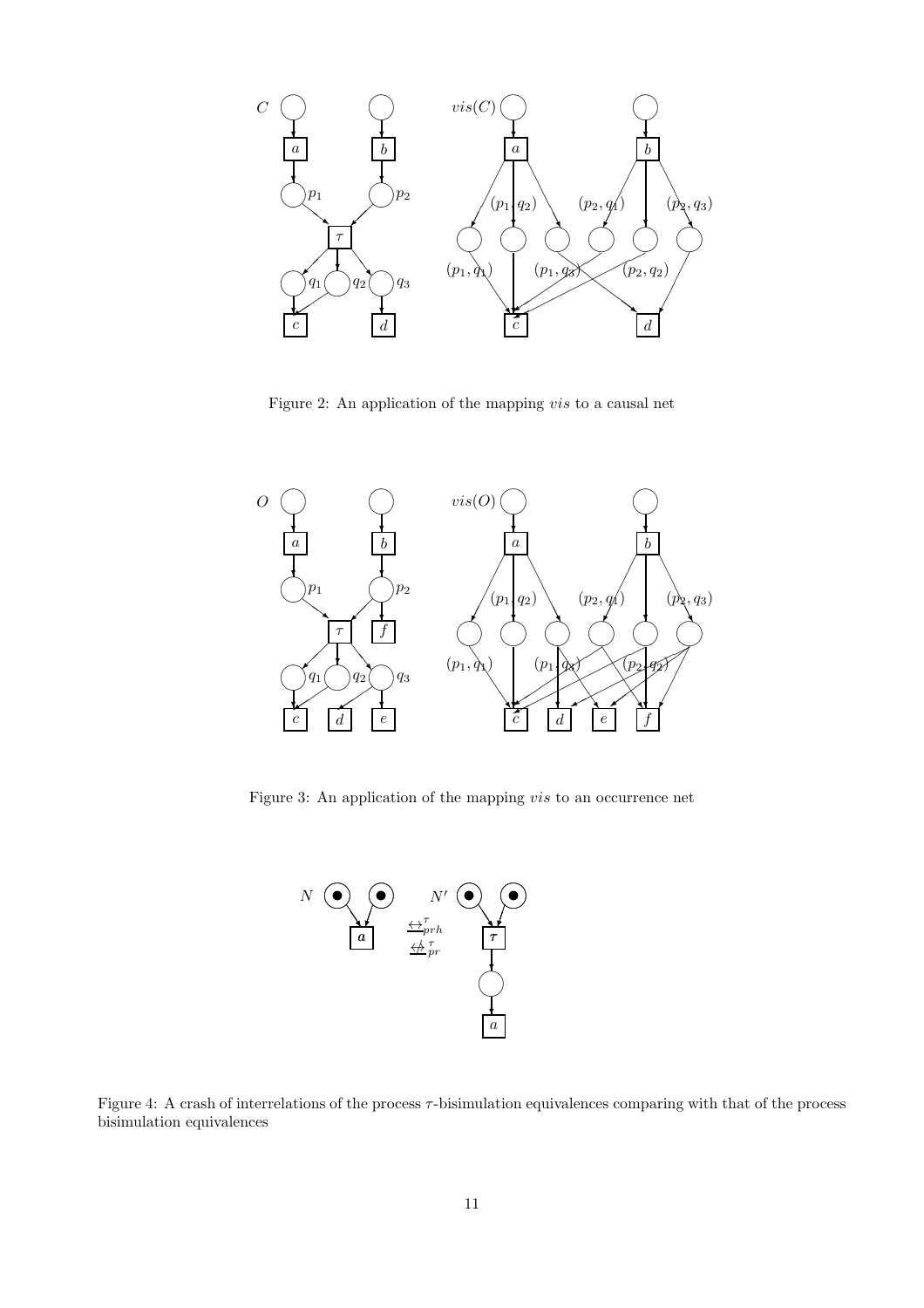

Figure 5: A distinguish ability of the bisimulation equivalences



Figure 6: A distinguish ability of the usual and the branching  $\tau$ -bisimulation equivalences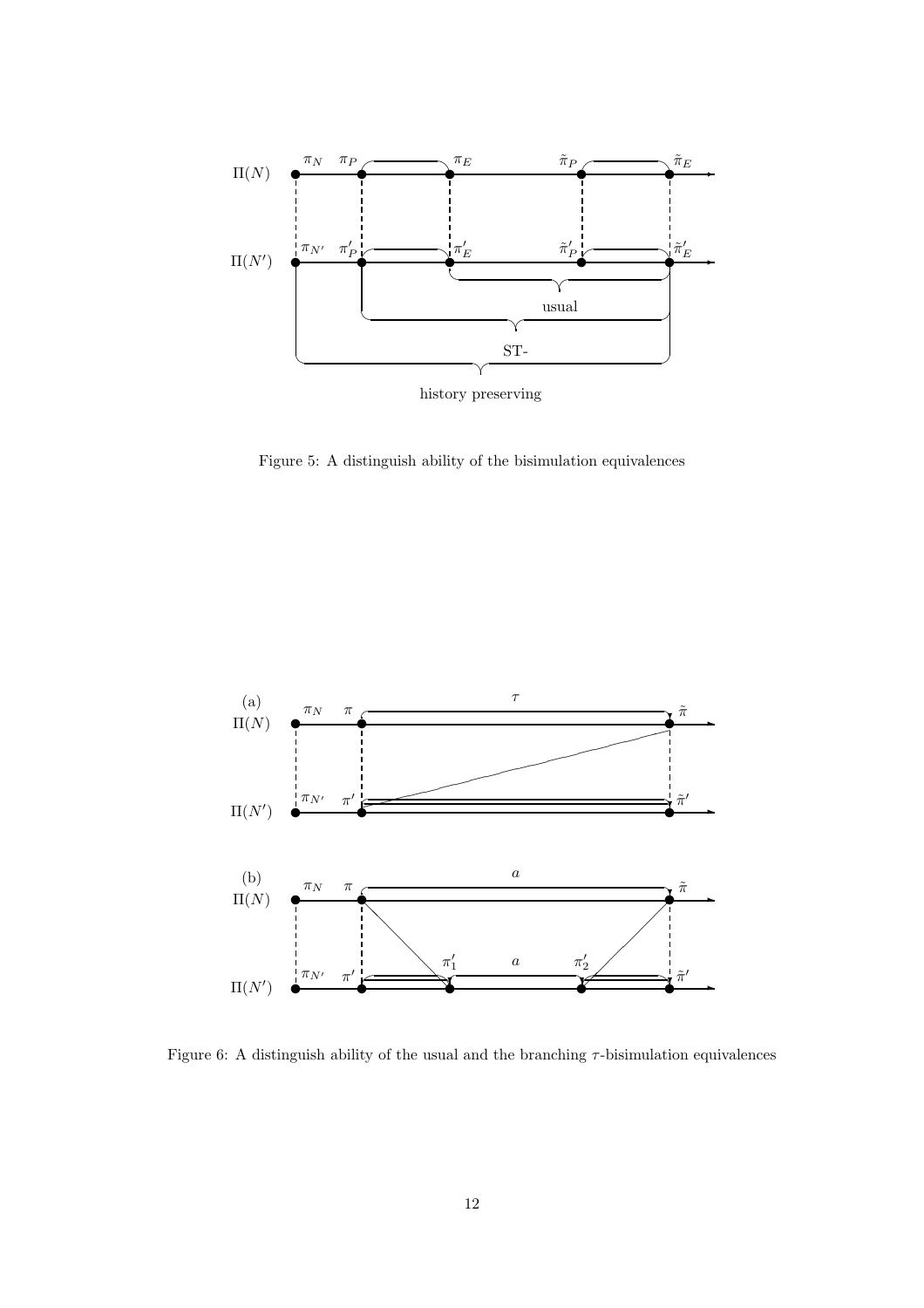We denote the empty string by the symbol  $\varepsilon$ .

Let  $\sigma = a_1 \cdots a_n \in Act^*_\tau$ . We define  $vis(\sigma)$  as follows (in the following definition  $a \in Act_\tau$ ).

1.  $vis(\varepsilon) = \varepsilon$ ;

2. 
$$
vis(\sigma a) = \begin{cases} vis(\sigma)a, & a \neq \tau; \\ vis(\sigma), & a = \tau. \end{cases}
$$

**Definition 12** A visible interleaving trace of a net  $N$  is a sequence

 $vis(a_1 \cdots a_n) \in Act^* \; s.t. \; \pi_N \stackrel{a_1}{\rightarrow} \pi_1 \stackrel{a_2}{\rightarrow} \ldots \stackrel{a_n}{\rightarrow} \pi_n$ , where  $\pi_N$  is the initial process of a net N and  $\pi_i \in \Pi(N)$   $(1 \leq i \leq n)$ . We denote a set of all visible interleaving traces of a net N by  $VisIntTraces(N)$ . Two nets N and N' are interleaving  $\tau$ -trace equivalent, denoted by  $N \equiv_i^{\tau} N'$ , if  $VisIntTraces(N) =$  $VisIntTraces(N').$ 

Let  $\Sigma = A_1 \cdots A_n \in (\mathcal{M}(Act_{\tau}))^*$ . We define  $vis(\Sigma)$  as follows (in the following definition  $A \in \mathcal{M}(Act_{\tau})$ .

1.  $vis(\varepsilon) = \varepsilon$ ; 2.  $vis(\Sigma A) =$  $\sqrt{ }$  $\mathbf{I}$  $\mathbf{t}$  $vis(\Sigma)(A \cap Act), \ \ A \cap Act \neq \emptyset;$  $vis(\Sigma)$ , otherwise.

**Definition 13** A visible step trace of a net N is a sequence  $vis(A_1 \cdots A_n) \in$  $(\mathcal{M}(Act))^*$  s.t.  $\pi_N \stackrel{A_1}{\rightarrow} \pi_1 \stackrel{A_2}{\rightarrow} \ldots \stackrel{A_n}{\rightarrow} \pi_n$ , where  $\pi_N$  is the initial process of a net N and  $\pi_i \in \Pi(N)$   $(1 \leq i \leq n)$ . We denote a set of all visible step traces of a net N by VisStepTraces(N). Two nets N and N' are step  $\tau$ -trace equivalent, denoted by  $N \equiv_s^{\tau} N'$ , if  $VisStepTrace(N) = VisStepTrace(N')$ .

Let  $\rho = \langle X, \prec, l \rangle$  is lposet s.t.  $l : X \to Act_\tau$ . We denote  $vis(X) = \{x \in X \mid$  $l(x) \in Act$  and  $vis(\rho) = \rho|_{vis(X)}$ .

**Definition 14** A visible pomset trace of a net N is a pomset vis( $\rho$ ), an isomorphism class of lposet  $vis(\rho_C)$  for  $\pi = (C, \varphi) \in \Pi(N)$ . We denote a set of all visible pomsets of a net N by  $VisPomsets(N)$ . Two nets N and N' are partial word  $\tau$ -trace equivalent, *denoted by*  $N \equiv_{pw}^{\tau} N'$ , *if*  $VisPomsets(N) \sqsubseteq$  $VisPomsets(N')$  and  $VisPomsets(N') \sqsubseteq VisPomsets(N)$ .

**Definition 15** Two nets N and N' are pomset  $\tau$ -trace equivalent, denoted by  $N \equiv_{\text{pom}}^{\tau} N'$ , if  $VisPomsets(N) = VisPomsets(N')$ .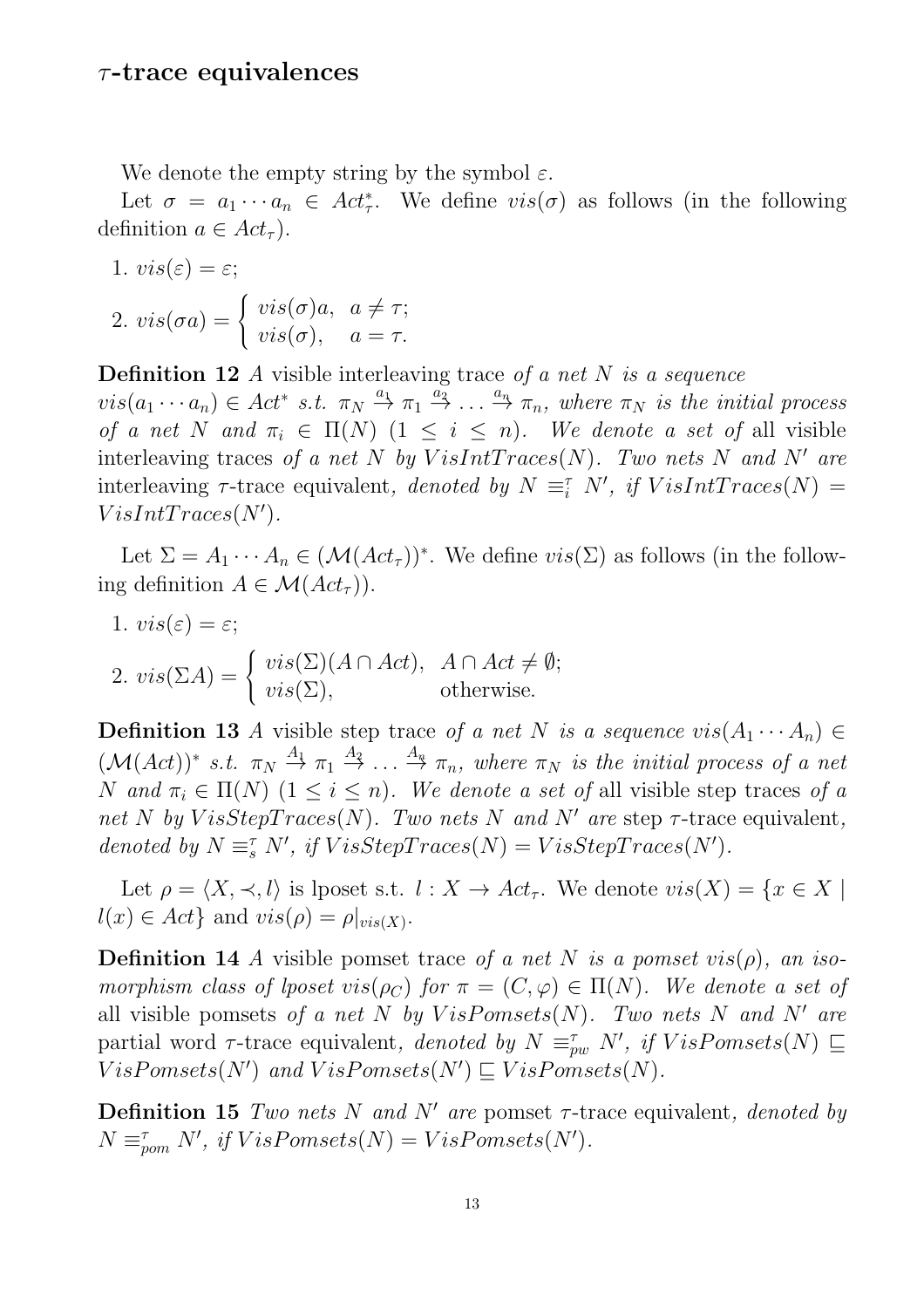### Usual  $\tau$ -bisimulation equivalences

Let  $C = \langle P_C, T_C, F_C, l_C \rangle$  be C-net. We denote  $vis(T_C) = \{v \in T_C \mid l_C(v) \in$ Act} and  $vis(\prec_C) = \prec_C \cap (vis(T_C) \times vis(T_C)).$ 

**Definition 16** Let N and N' be some nets. A relation  $\mathcal{R} \subseteq \Pi(N) \times \Pi(N')$ is a  $\star$ - $\tau$ -bisimulation between N and N',  $\star \in$ {interleaving, step, partial word, pomset}, denoted by  $\mathcal{R}: N \rightarrow N'$ ,  $\star \in \{i, s, pw, pom\}$ , if:

1. 
$$
(\pi_N, \pi_{N'}) \in \mathcal{R}
$$
.  
\n2.  $(\pi, \pi') \in \mathcal{R}, \ \pi \stackrel{\hat{\pi}}{\rightarrow} \tilde{\pi},$   
\n(a)  $|vis(T_{\hat{C}})| = 1, \ if \ \star = i;$   
\n(b)  $vis(\prec_{\hat{C}}) = \emptyset, \ if \ \star = s;$   
\n $\Rightarrow \exists \tilde{\pi}' : \ \pi' \stackrel{\hat{\pi}'}{\rightarrow} \tilde{\pi}', \ (\tilde{\pi}, \tilde{\pi}') \in \mathcal{R} \ and$   
\n(a)  $vis(\rho_{\hat{C}'}) \sqsubseteq vis(\rho_{\hat{C}}), \ if \ \star = pw;$   
\n(b)  $vis(\rho_{\hat{C}}) \simeq vis(\rho_{\hat{C}'}), \ if \ \star \in \{i, s, pom\}.$ 

3. As item 2, but the roles of  $N$  and  $N'$  are reversed.

Two nets N and N' are  $\star$ - $\tau$ -bisimulation equivalent,  $\star \in$ {interleaving, step, partial word, pomset}, denoted by  $N \Leftrightarrow_N^T N'$ , if  $\exists \mathcal{R} : N \Leftrightarrow_N^T N'$ ,  $\star \in \{i, s, pw, pom\}$ .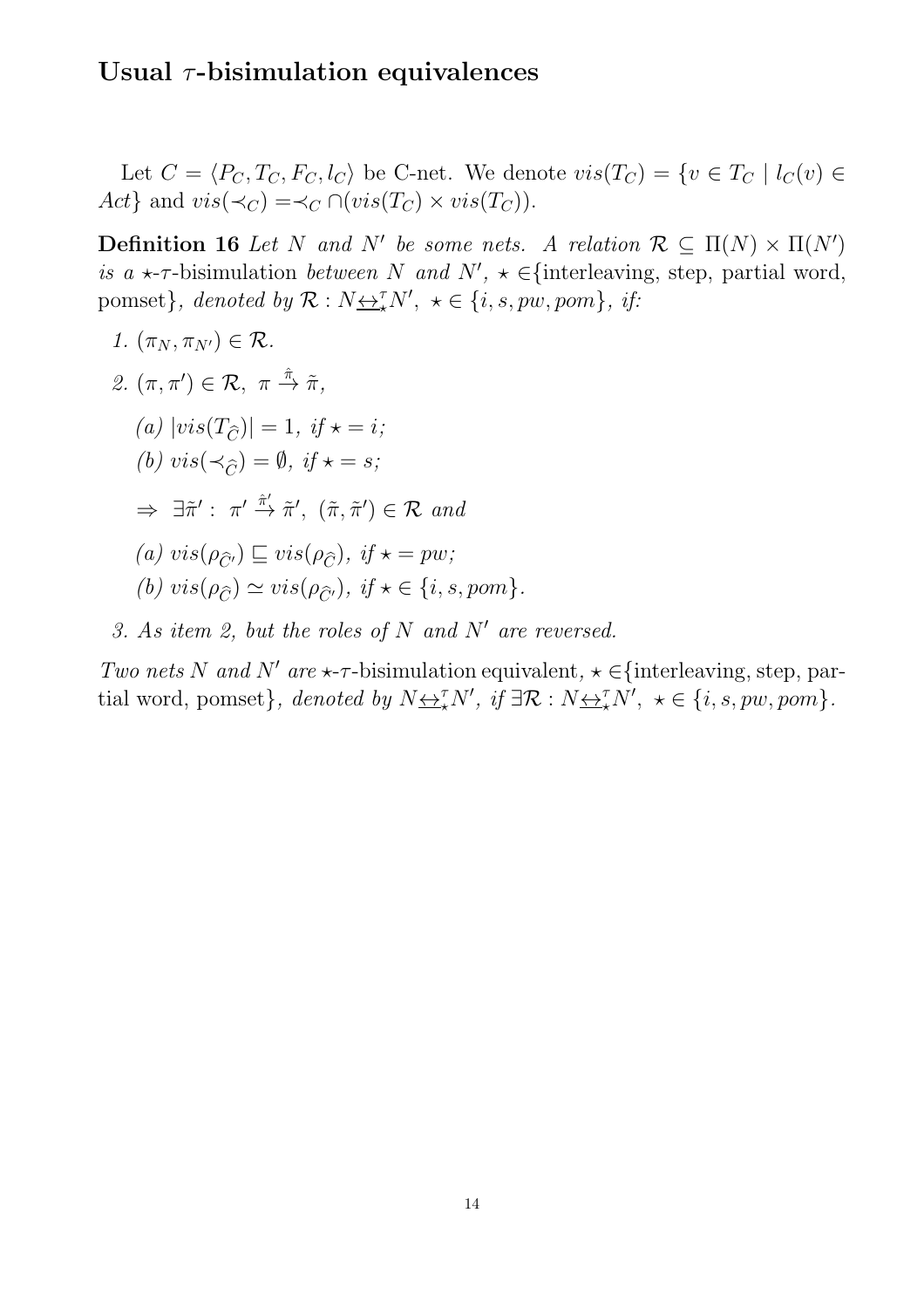#### $ST$ - $\tau$ -bisimulation equivalences

Definition 17 An ST- $\tau$ -process of a net N is a pair  $(\pi_E, \pi_P)$  s.t.  $\pi_E, \pi_P \in$  $\Pi(N)$ ,  $\pi_P \stackrel{\pi_W}{\to} \pi_E$  and  $\forall v, w \in T_{C_E}$   $(v \prec_{C_E} w) \vee (l_{C_E}(v) = \tau) \Rightarrow v \in T_{C_P}$ .

In such a case  $\pi_E$  is a process which began working,  $\pi_P$  corresponds to the completed part of  $\pi_E$ , and  $\pi_W$  — to the still working part. Obviously,  $\prec_{C_W} = \emptyset$ . We denote a set of all ST- $\tau$ -processes of a net N by  $ST^{\tau} - \Pi(N)$ .  $(\pi_N, \pi_N)$  is the *initial ST-* $\tau$ -process of a net N. Let  $(\pi_E, \pi_P)$ ,  $(\tilde{\pi}_E, \tilde{\pi}_P) \in ST^{\tau} - \Pi(N)$ . We write  $(\pi_E, \pi_P) \to (\tilde{\pi}_E, \tilde{\pi}_P)$ , if  $\pi_E \to \tilde{\pi}_E$  and  $\pi_P \to \tilde{\pi}_P$ .

**Definition 18** Let N and N' be some nets. A relation  $\mathcal{R} \subseteq ST^{\tau} - \Pi(N) \times ST^{\tau} \Pi(N') \times \mathcal{B}$ , where  $\mathcal{B} = {\beta \mid \beta : vis(T_C) \rightarrow vis(T_{C'})}$ ,  $\pi = (C, \varphi) \in \Pi(N)$ ,  $\pi' =$  $(C', \varphi') \in \Pi(N')\}$  is a  $\star$ -ST- $\tau$ -bisimulation between N and N',  $\star \in$  {interleaving, partial word, pomset}, denoted by  $\mathcal{R}: N \leq \mathcal{F}_{\star ST} N'$ ,  $\star \in \{i, pw, pom\}$ , if:

- 1.  $((\pi_N, \pi_N), (\pi_{N'}, \pi_{N'}), \emptyset) \in \mathcal{R}$ .
- 2.  $((\pi_E, \pi_P), (\pi'_E, \pi'_P), \beta) \in \mathcal{R} \implies \beta : vis(\rho_{C_E}) \approx vis(\rho_{C'_E})$  and  $\beta(vis(T_{C_P})) =$  $vis(T_{C_P^{\prime}}).$
- $\beta.$   $((\pi_E, \pi_P), (\pi'_E, \pi'_P), \beta) \in \mathcal{R},$   $(\pi_E, \pi_P) \rightarrow (\tilde{\pi}_E, \tilde{\pi}_P) \Rightarrow \exists \tilde{\beta},$   $(\tilde{\pi}'_E, \tilde{\pi}'_P)$  $'_{P})$  :  $(\pi'_E, \pi'_P) \rightarrow (\tilde{\pi}'_E, \tilde{\pi}'_P)$  $\tilde{P}(\rho),\ \ \tilde{\beta}|_{vis(T_{C_E})}\ =\ \beta,\ \ ((\tilde{\pi}_E,\tilde{\pi}_P),(\tilde{\pi}'_E,\tilde{\pi}')$  $(P_p), \tilde{\beta}) \in \mathcal{R}$ , and if  $\pi_P \stackrel{\pi}{\rightarrow} \tilde{\pi}_E, \pi'_P$  $\stackrel{\pi'}{\rightarrow} \tilde{\pi}'_E$ ,  $\gamma = \tilde{\beta}|_{vis(T_C)}$ , then:

$$
(a) \ \gamma^{-1} : vis(\rho_{C'}) \sqsubseteq vis(\rho_C), \ if \star = pw;
$$

(b) 
$$
\gamma : vis(\rho_C) \simeq vis(\rho_{C'}), \text{ if } \star = pom.
$$

4. As item 3, but the roles of N and N′ are reversed.

Two nets N and N' are  $\star$ -ST- $\tau$ -bisimulation equivalent,  $\star \in \{\text{interleaving, par-}$ tial word, pomset}, denoted by  $N \Leftrightarrow^{\tau}_{\star ST} N'$ , if  $\exists \mathcal{R} : N \Leftrightarrow^{\tau}_{\star ST} N'$ ,  $\star \in \{i, pw, pom\}$ .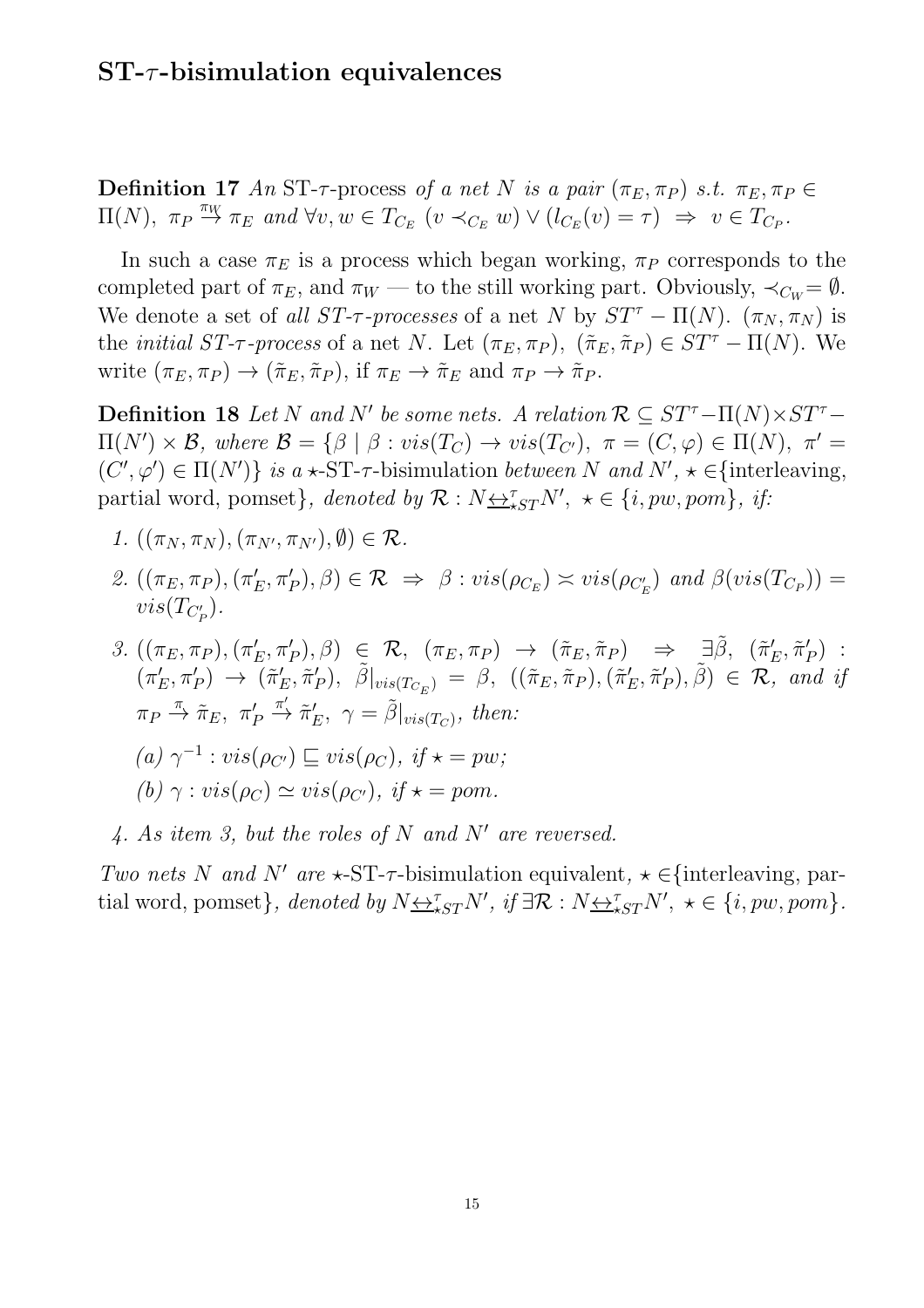### History preserving  $\tau$ -bisimulation equivalences

**Definition 19** Let N and N' be some nets. A relation  $\mathcal{R} \subseteq \Pi(N) \times \Pi(N') \times \mathcal{B}$ , where  $\mathcal{B} = \{\beta \mid \beta : vis(T_C) \rightarrow vis(T_{C}), \pi = (C, \varphi) \in \Pi(N), \pi' = (C', \varphi') \in \Pi(N) \}$  $\Pi(N')\}$ , is a pomset history preserving  $\tau$ -bisimulation between N and N', denoted by  $N \leftrightarrow_{\text{pom}h}^{\tau} N'$ , if:

1.  $(\pi_N, \pi_{N'}, \emptyset) \in \mathcal{R}$ .

2. 
$$
(\pi, \pi', \beta) \in \mathcal{R} \implies \beta : vis(\rho_C) \simeq vis(\rho_{C'}).
$$

- $\beta$ .  $(\pi, \pi', \beta) \in \mathcal{R}, \ \pi \to \tilde{\pi} \Rightarrow \exists \tilde{\beta}, \ \tilde{\pi}' : \pi' \to \tilde{\pi}', \ \tilde{\beta}|_{vis(T_C)} = \beta, \ (\tilde{\pi}, \tilde{\pi}', \tilde{\beta}) \in \mathcal{R}.$
- 4. As item 3, but the roles of N and N′ are reversed.

Two nets N and N' are pomset history preserving  $\tau$ -bisimulation equivalent, denoted by  $N \underline{\leftrightarrow}_{pomh}^{\tau} N'$ , if  $\exists \mathcal{R} : N \underline{\leftrightarrow}_{pomh}^{\tau} N'$ .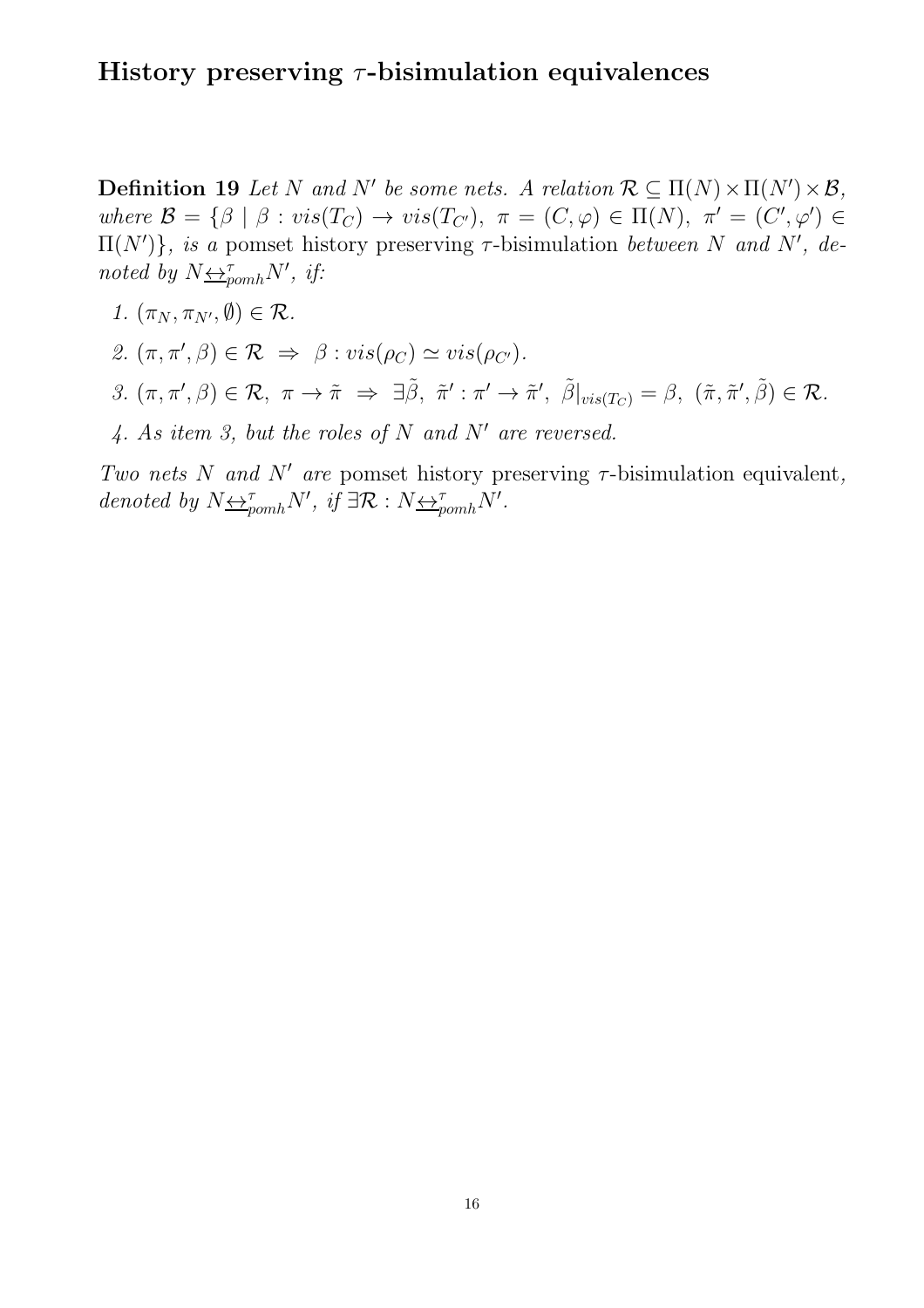## History preserving  $ST-\tau$ -bisimulation equivalences

**Definition 20** Let N and N' be some nets. A relation  $\mathcal{R} \subseteq ST^{\tau} - \Pi(N) \times ST^{\tau} \Pi(N') \times \mathcal{B}$ , where  $\mathcal{B} = {\beta \mid \beta : vis(T_C) \rightarrow vis(T_{C'})}$ ,  $\pi = (C, \varphi) \in \Pi(N)$ ,  $\pi' =$  $(C', \varphi') \in \Pi(N')\},\$ is a pomset history preserving ST- $\tau$ -bisimulation between N and N', denoted by  $\mathcal{R}: N \trianglelefteq^{\tau}_{pomhST} N'$ , if:

- 1.  $((\pi_N, \pi_N), (\pi_{N'}, \pi_{N'}), \emptyset) \in \mathcal{R}$ .
- 2.  $((\pi_E, \pi_P), (\pi'_E, \pi'_P), \beta) \in \mathcal{R} \implies \beta : vis(\rho_{C_E}) \simeq vis(\rho_{C'_E})$  and  $\beta(vis(T_{C_P})) =$  $vis(T_{C_P^{\prime}}).$
- $\beta.$   $((\pi_E, \pi_P), (\pi'_E, \pi'_P), \beta) \in \mathcal{R},$   $(\pi_E, \pi_P) \rightarrow (\tilde{\pi}_E, \tilde{\pi}_P) \Rightarrow \exists \tilde{\beta},$   $(\tilde{\pi}'_E, \tilde{\pi}'_P)$  $'_{P})$  :  $(\pi'_E, \pi'_P) \rightarrow (\tilde{\pi}'_E, \tilde{\pi}'_P)$  $\langle P \rangle, \,\,\tilde{\beta}|_{vis(T_{C_E})} = \beta, \,\, ((\tilde{\pi}_E, \tilde{\pi}_P), (\tilde{\pi}'_E, \tilde{\pi}'_P))$  $'_{P}), \tilde{\beta}) \in \mathcal{R}.$
- 4. As item 3, but the roles of  $N$  and  $N'$  are reversed.

Two nets N and N' are pomset history preserving  $ST$ - $\tau$ -bisimulation equivalent, denoted by  $N \Leftrightarrow_{pomhST}^{\tau} N'$ , if  $\exists \mathcal{R} : N \Leftrightarrow_{pomhST}^{\tau} N'$ .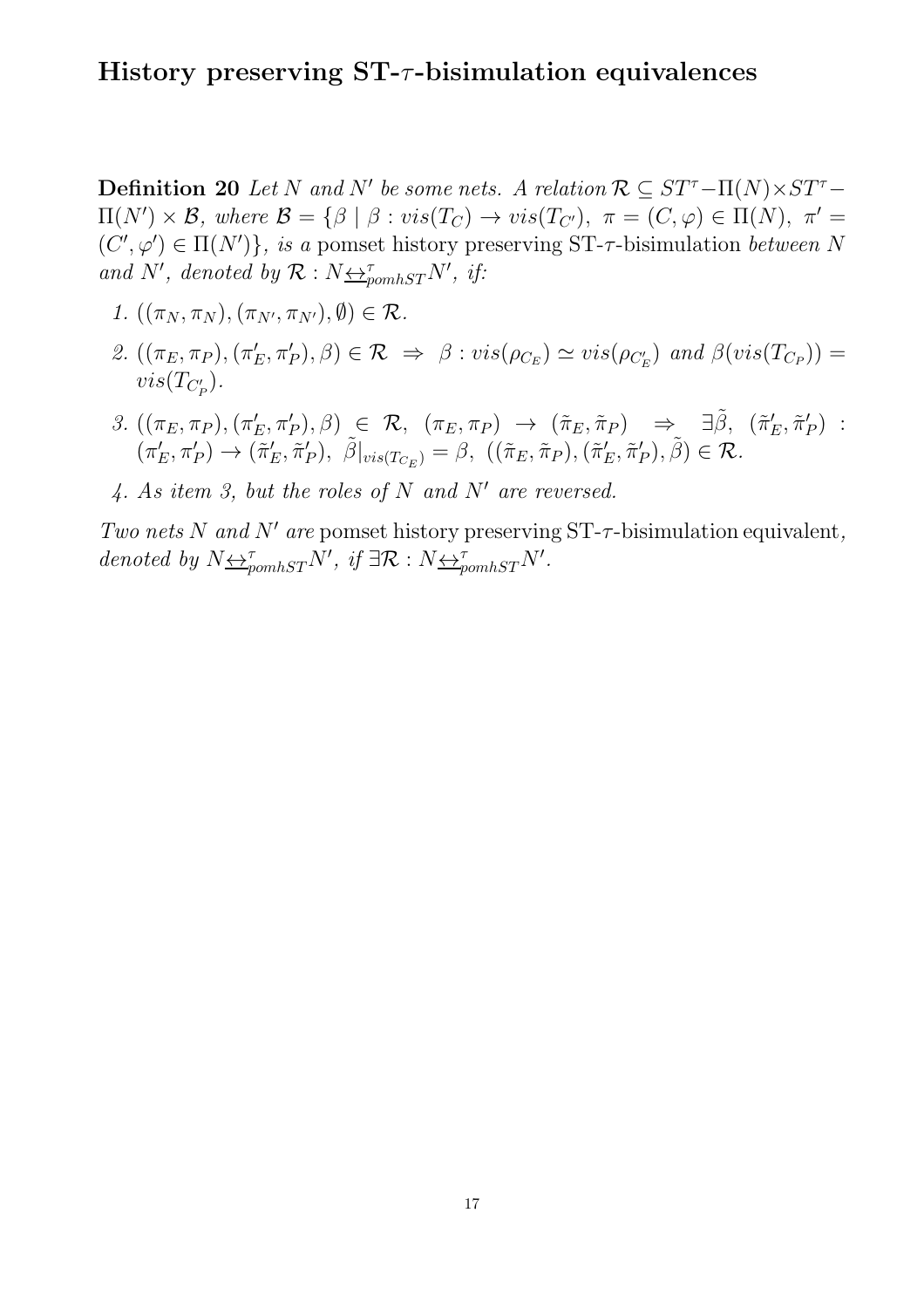### Usual branching  $\tau$ -bisimulation equivalences

For some net N and  $\pi, \tilde{\pi} \in \Pi(N)$  we write  $\pi \Rightarrow \tilde{\pi}$  when  $\exists \hat{\pi} = (\widehat{C}, \hat{\varphi})$  s.t.  $\pi \stackrel{\hat{\pi}}{\rightarrow} \tilde{\pi}$  and  $vis(T_{\widehat{C}}) = \emptyset$ .

**Definition 21** Let N and N' be some nets. A relation  $\mathcal{R} \subseteq \Pi(N) \times \Pi(N')$  is an interleaving branching  $\tau$ -bisimulation between N and N', denoted by  $N \leftrightarrow_{ir}^{\tau} N'$ , if:

- 1.  $(\pi_N, \pi_{N'}) \in \mathcal{R}$ .
- 2.  $(\pi, \pi') \in \mathcal{R}, \pi \stackrel{a}{\rightarrow} \tilde{\pi} \Rightarrow$ 
	- (a)  $a = \tau$  and  $(\tilde{\pi}, \pi') \in \mathcal{R}$  or (b)  $a \neq \tau$  and  $\exists \bar{\pi}', \tilde{\pi}' : \pi' \Rightarrow \bar{\pi}' \stackrel{a}{\rightarrow} \tilde{\pi}', (\pi, \bar{\pi}') \in \mathcal{R}, (\tilde{\pi}, \tilde{\pi}') \in \mathcal{R}.$
- 3. As item 2, but the roles of N and N′ are reversed.

Two nets N and N' are interleaving branching  $\tau$ -bisimulation equivalent, denoted by  $N \underline{\leftrightarrow}_{ibr}^{\tau} N'$ , if  $\exists \mathcal{R} : N \underline{\leftrightarrow}_{ibr}^{\tau} N'$ .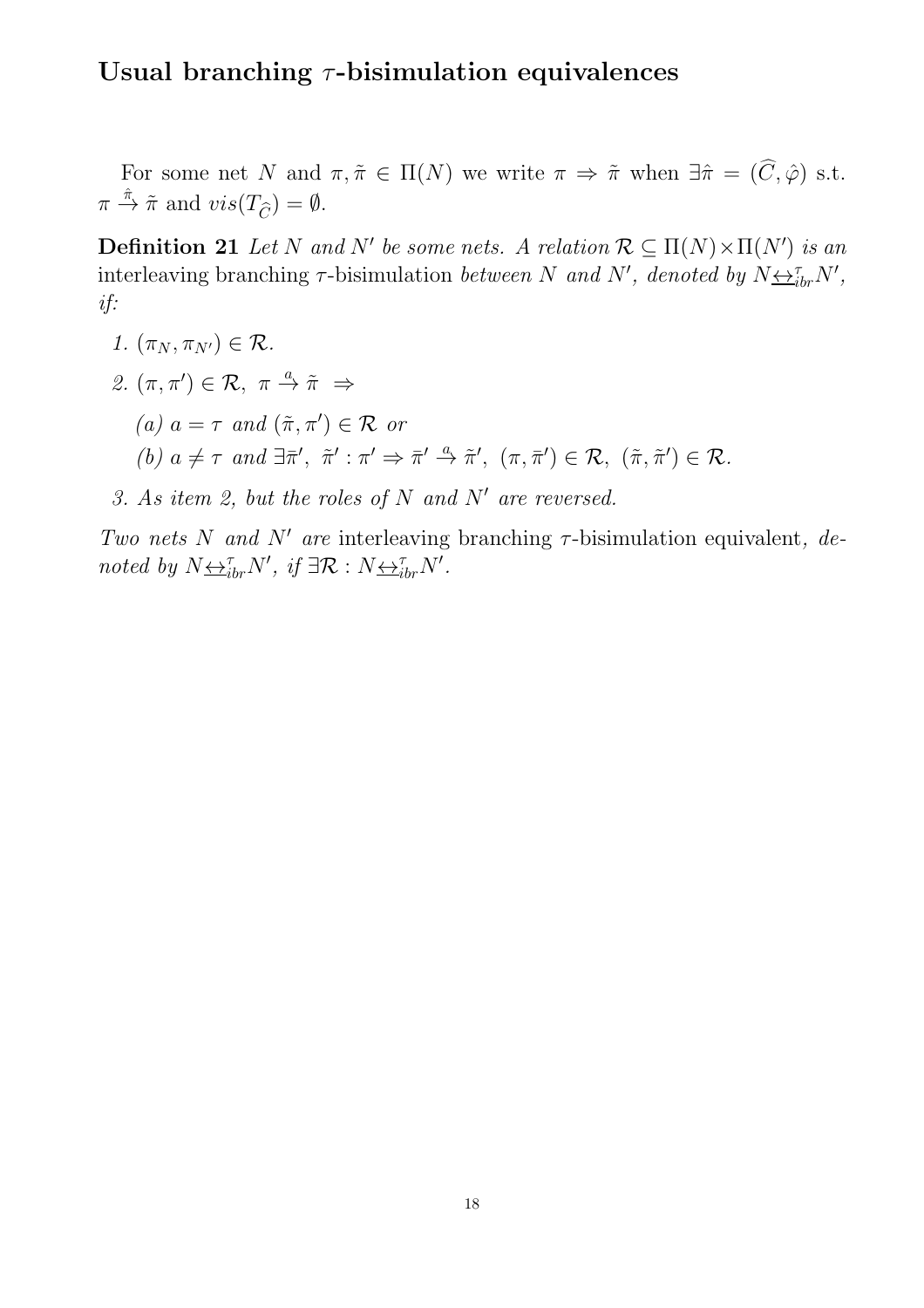## History preserving branching  $\tau$ -bisimulation equivalences

**Definition 22** Let N and N' be some nets. A relation  $\mathcal{R} \subseteq \Pi(N) \times \Pi(N') \times \mathcal{B}$ , where  $\mathcal{B} = \{\beta \mid \beta : T_C \to T_{C'} , \pi = (C, \varphi) \in \Pi(N) , \pi' = (C', \varphi') \in \Pi(N') \},$  is a pomset history preserving branching  $\tau$ -bisimulation between N and N', denoted by  $N \underbrace{\leftrightarrow}_{pomhbr}^{\tau} N'$ , if:

1.  $(\pi_N, \pi_{N'}, \emptyset) \in \mathcal{R}$ . 2.  $(\pi, \pi', \beta) \in \mathcal{R} \Rightarrow \beta : vis(\rho_C) \simeq vis(\rho_{C}).$ 3.  $(\pi, \pi', \beta) \in \mathcal{R}, \pi \to \tilde{\pi} \Rightarrow$ (a)  $(\tilde{\pi}, \pi', \beta) \in \mathcal{R}$  or  $(b) \ \exists \tilde{\beta}, \ \bar{\pi}', \ \tilde{\pi}' : \pi' \Rightarrow \bar{\pi}' \rightarrow \tilde{\pi}', \ \tilde{\beta}|_{vis(T_C)} = \beta, \ (\pi, \bar{\pi}', \beta) \in \mathcal{R}, \ (\tilde{\pi}, \tilde{\pi}', \tilde{\beta}) \in \mathcal{R}.$ 4. As item 3, but the roles of N and N′ are reversed.

Two nets N and N' are pomset history preserving branching  $\tau$ -bisimulation equivalent, denoted by  $N \trianglelefteq^{\tau}_{pomhbr} N'$ , if  $\exists \mathcal{R}: N \trianglelefteq^{\tau}_{pomhbr} N'$ .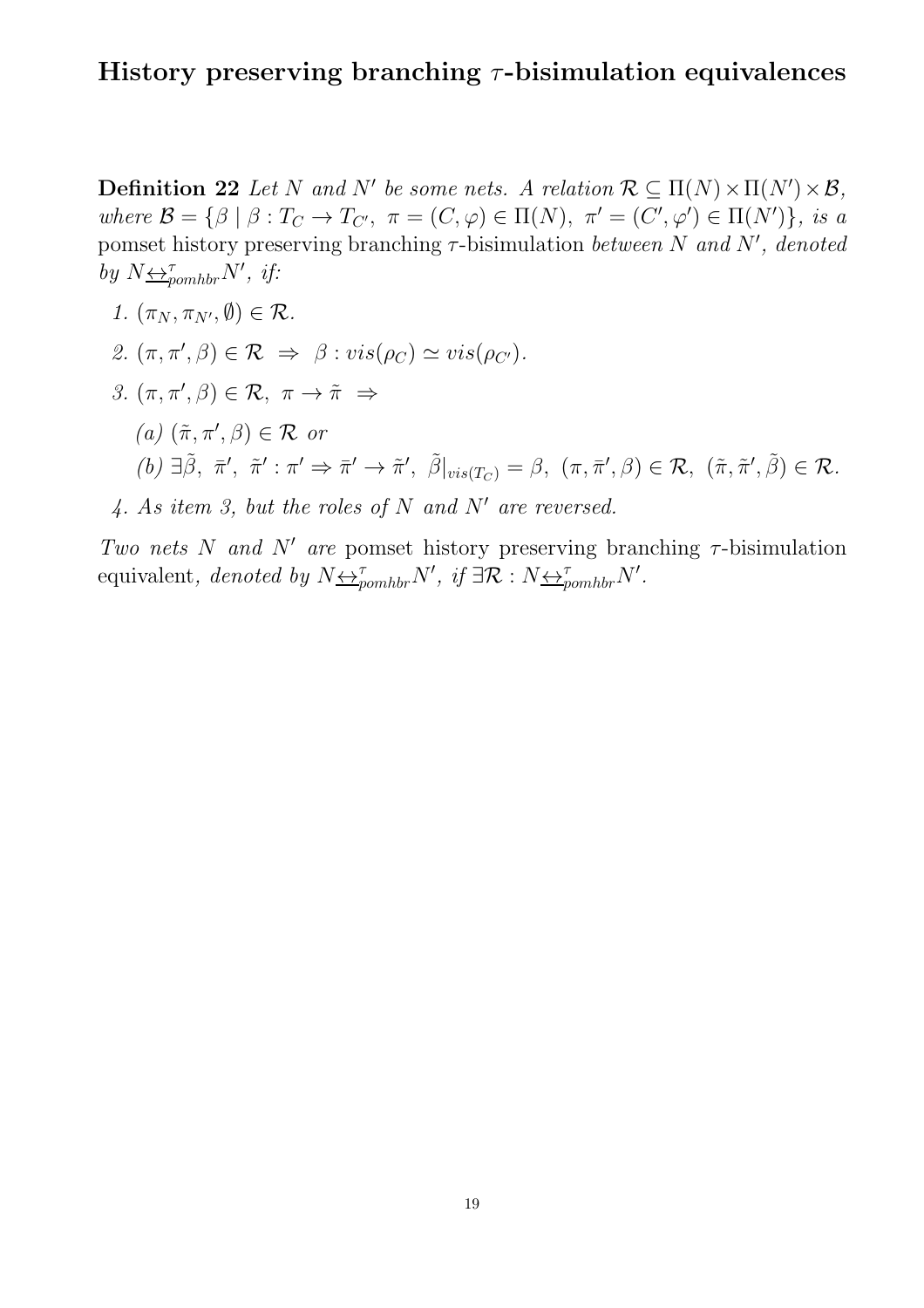#### ST-branching  $\tau$ -bisimulation equivalences

Let  $(\pi_E, \pi_P)$ ,  $(\tilde{\pi}_E, \tilde{\pi}_P) \in ST^{\tau} - \Pi(N)$ . We write  $(\pi_E, \pi_P) \Rightarrow (\tilde{\pi}_E, \tilde{\pi}_P)$ , if  $\pi_E \Rightarrow \tilde{\pi}_E$  and  $\pi_P \Rightarrow \tilde{\pi}_P$ .

**Definition 23** Let N and N' be some nets. A relation  $\mathcal{R} \subseteq ST^{\tau} - \Pi(N) \times$  $ST^{\tau} - \Pi(N') \times \mathcal{B}$ , where  $\mathcal{B} = {\beta \mid \beta : vis(T_C) \rightarrow vis(T_{C'})}$ ,  $\pi = (C, \varphi) \in$  $\Pi(N)$ ,  $\pi' = (C', φ') ∈ Π(N')$ *} is an* interleaving ST-branching  $τ$ -bisimulation between N and N', denoted by  $\mathcal{R}: N \rightarrow \mathcal{S}_{iSTbr} N'$ , if:

- 1.  $((\pi_N, \pi_N), (\pi_{N'}, \pi_{N'}), \emptyset) \in \mathcal{R}$ .
- 2.  $((\pi_E, \pi_P), (\pi'_E, \pi'_P), \beta) \in \mathcal{R} \implies \beta : vis(\rho_{C_E}) \approx vis(\rho_{C'_E})$  and  $\beta(vis(T_{C_P})) =$  $vis(T_{C_P^{\prime}}).$
- 3.  $((\pi_E, \pi_P), (\pi'_E, \pi'_P), \beta) \in \mathcal{R}, (\pi_E, \pi_P) \rightarrow (\tilde{\pi}_E, \tilde{\pi}_P) \Rightarrow$ 
	- $(a)$   $((\tilde{\pi}_E, \tilde{\pi}_P), (\pi'_E, \pi'_P), \beta) \in \mathcal{R}$  or  $(b) \exists \tilde{\beta}, \ (\bar{\pi}'_E, \bar{\pi}'_E)$  $'_{P}$ ),  $(\tilde{\pi}'_{E}, \tilde{\pi}'_{E})$  $\left(\pi_E', \pi_P' \right) \Rightarrow \left(\bar{\pi}_E', \bar{\pi}_1' \right)$  $\tilde{\pi}'_P$   $\rightarrow$   $(\tilde{\pi}'_E, \tilde{\pi}'_P)$  $\tilde{\beta}|_{vis(T_{C_E})} =$  $\beta,\ (\left(\pi_E,\pi_P\right),\left(\bar{\pi}'_E,\bar{\pi}'_E\right)$  $(P_p), \beta) \in \mathcal{R}, \ (\ (\tilde{\pi}_E, \tilde{\pi}_P), (\tilde{\pi}'_E, \tilde{\pi}'_P)$  $'_{P}), \tilde{\beta}) \in \mathcal{R}.$
- 4. As item 3, but the roles of N and N′ are reversed.

Two nets N and N' are interleaving ST-branching  $\tau$ -bisimulation equivalent, denoted by  $N \underbrace{\leftrightarrow}^{\tau}_{iSTbr} N'$ , if  $\exists \mathcal{R} : N \underbrace{\leftrightarrow}^{\tau}_{iSTbr} N'$ .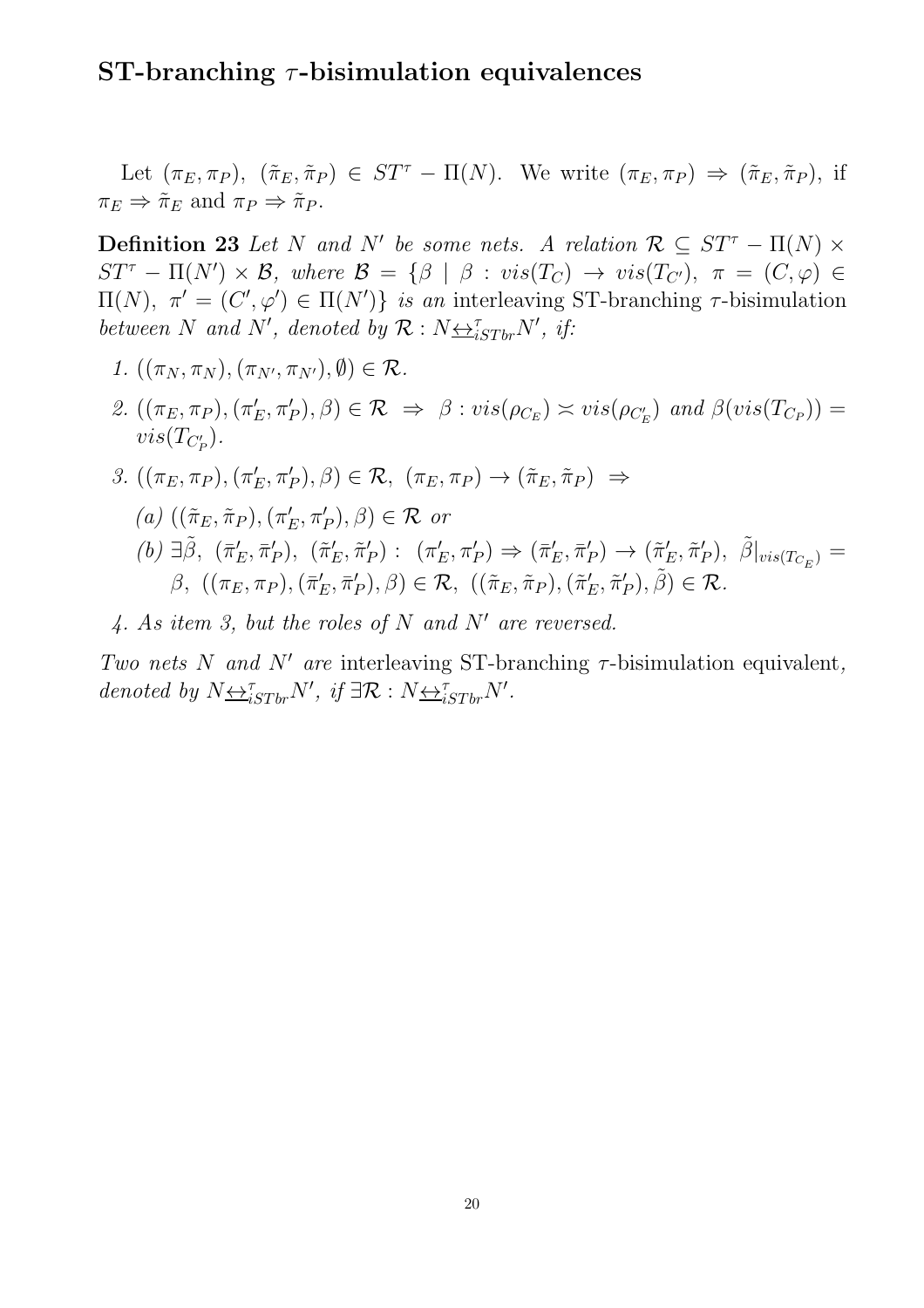### History preserving ST-branching  $\tau$ -bisimulation equivalences

**Definition 24** Let N and N' be some nets. A relation  $\mathcal{R} \subseteq ST^{\tau} - \Pi(N) \times$  $ST^{\tau} - \Pi(N') \times \mathcal{B}$ , where  $\mathcal{B} = {\beta \mid \beta : vis(T_C) \rightarrow vis(T_{C'})}$ ,  $\pi = (C, \varphi) \in$  $\Pi(N)$ ,  $\pi' = (C', \varphi') \in \Pi(N')$  is a pomset history preserving ST-branching  $\tau$ -bisimulation between N and N', denoted by  $\mathcal{R}: N \trianglelefteq_{pomhSTbr}^{\tau} N'$ , if:

- 1.  $((\pi_N, \pi_N), (\pi_{N'}, \pi_{N'}), \emptyset) \in \mathcal{R}$ .
- 2.  $((\pi_E, \pi_P), (\pi'_E, \pi'_P), \beta) \in \mathcal{R} \implies \beta : vis(\rho_{C_E}) \simeq vis(\rho_{C'_E})$  and  $\beta(vis(T_{C_P})) =$  $vis(T_{C_P^{\prime}}).$
- 3.  $((\pi_E, \pi_P), (\pi'_E, \pi'_P), \beta) \in \mathcal{R}, (\pi_E, \pi_P) \rightarrow (\tilde{\pi}_E, \tilde{\pi}_P) \Rightarrow$  $(a)$   $((\tilde{\pi}_E, \tilde{\pi}_P), (\pi'_E, \pi'_P), \beta) \in \mathcal{R}$  or  $(b) \exists \tilde{\beta}, \ (\bar{\pi}'_E, \bar{\pi}'_E)$  $'_{P}$ ),  $(\tilde{\pi}'_{E}, \tilde{\pi}'_{E})$  $\left(\pi_E', \pi_P' \right) \Rightarrow \left(\bar{\pi}_E', \bar{\pi}_1' \right)$  $\tilde{\pi}'_P$   $\rightarrow$   $(\tilde{\pi}'_E, \tilde{\pi}'_P)$  $\tilde{\beta}|_{vis(T_{C_E})} =$  $\beta,\ (\left(\pi_E,\pi_P\right),\left(\bar{\pi}'_E,\bar{\pi}'_E\right)$  $(P_p), \beta) \in \mathcal{R}, \ (\ (\tilde{\pi}_E, \tilde{\pi}_P), (\tilde{\pi}'_E, \tilde{\pi}'_P)$  $'_{P}), \tilde{\beta}) \in \mathcal{R}.$
- 4. As item 3, but the roles of N and N' are reversed.

Two nets N and N' are pomset history preserving ST-branching  $\tau$ -bisimulation equivalent, denoted by  $N \Leftrightarrow_{pomhSTbr}^{\tau} N'$ , if  $\exists \mathcal{R}: N \Leftrightarrow_{pomhSTbr}^{\tau} N'$ .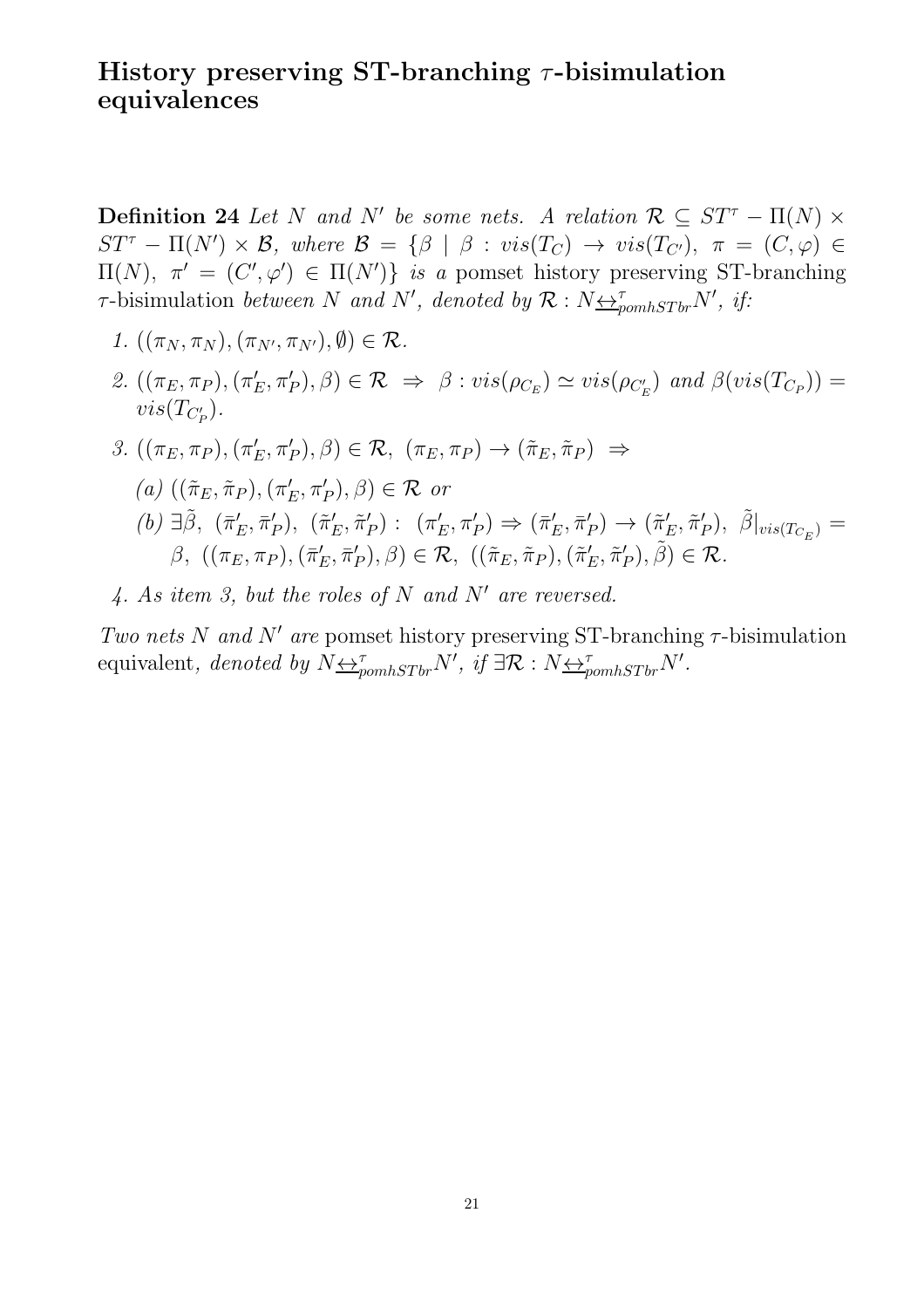### Conflict preserving  $\tau$ -equivalences

Let  $\xi = \langle X, \prec, \#, l \rangle$  be a LES s.t.  $l : X \to Act_{\tau}$ . We denote  $vis(X) = \{x \in$  $X \mid l(x) \in Act$  and  $vis(\xi) = \xi|_{vis(X)}$ .

**Definition 25** A visible MES-trace of a net N, denoted by  $vis(\xi)$ , is an isomorphism class of LES vis( $\xi_O$ ) for  $\varpi = (O, \psi) \in \varphi(N)$ . We denote a set of all visible MES-traces of a net  $N$  by  $VisMESTucts(N)$ . Two nets  $N$ and N' are MES- $\tau$ -conflict preserving equivalent, denoted by  $N \equiv_{mes}^{\tau} N'$ , if  $VisMEstructs(N) = VisMEstructs(N')$ . Let us note that, due to uniqueness of maximal O-process, this is the same as to require  $vis(\mathcal{E}(N)) = vis(\mathcal{E}(N'))$ .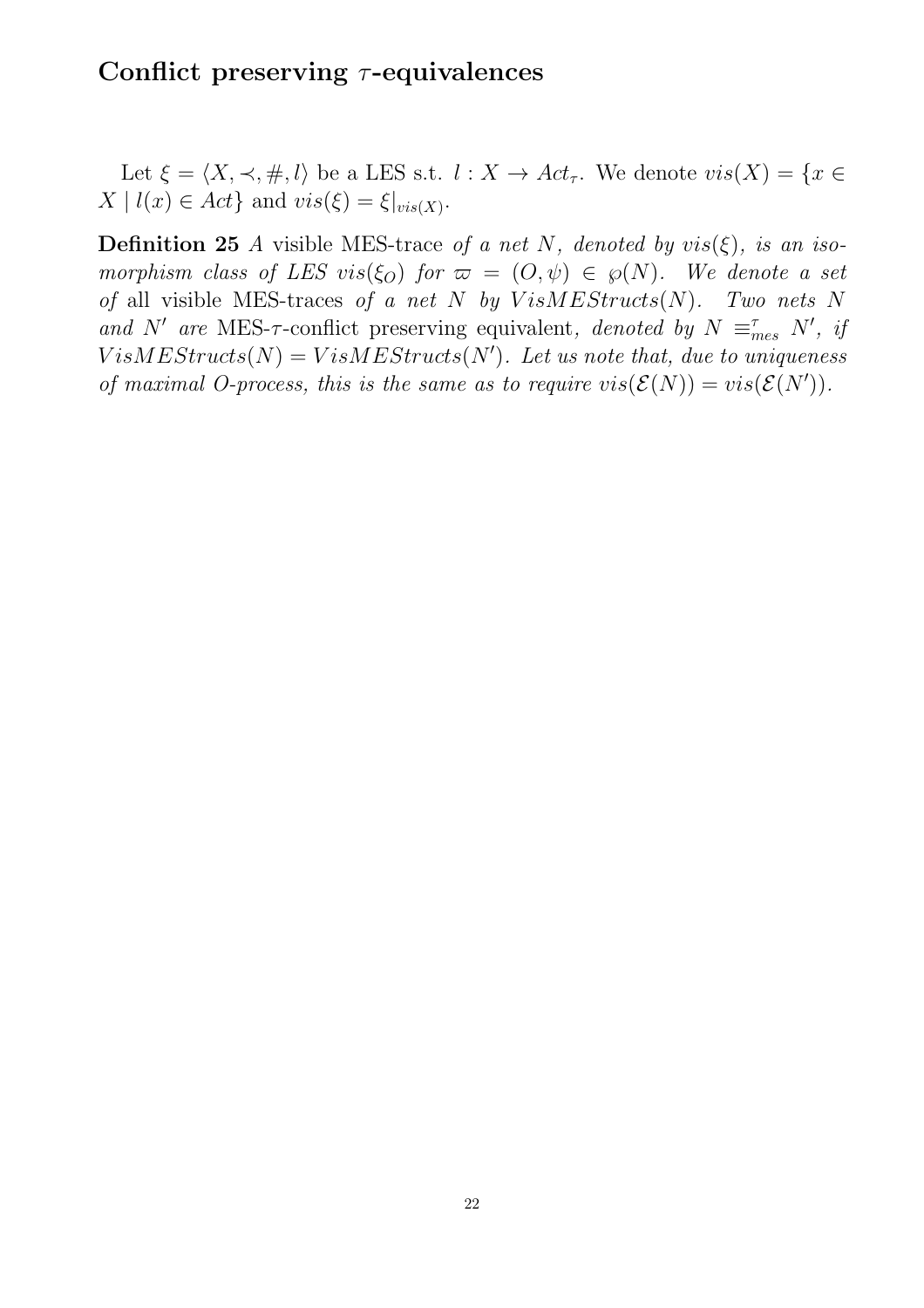

Figure 7: Interrelations of basic  $\tau$ -equivalences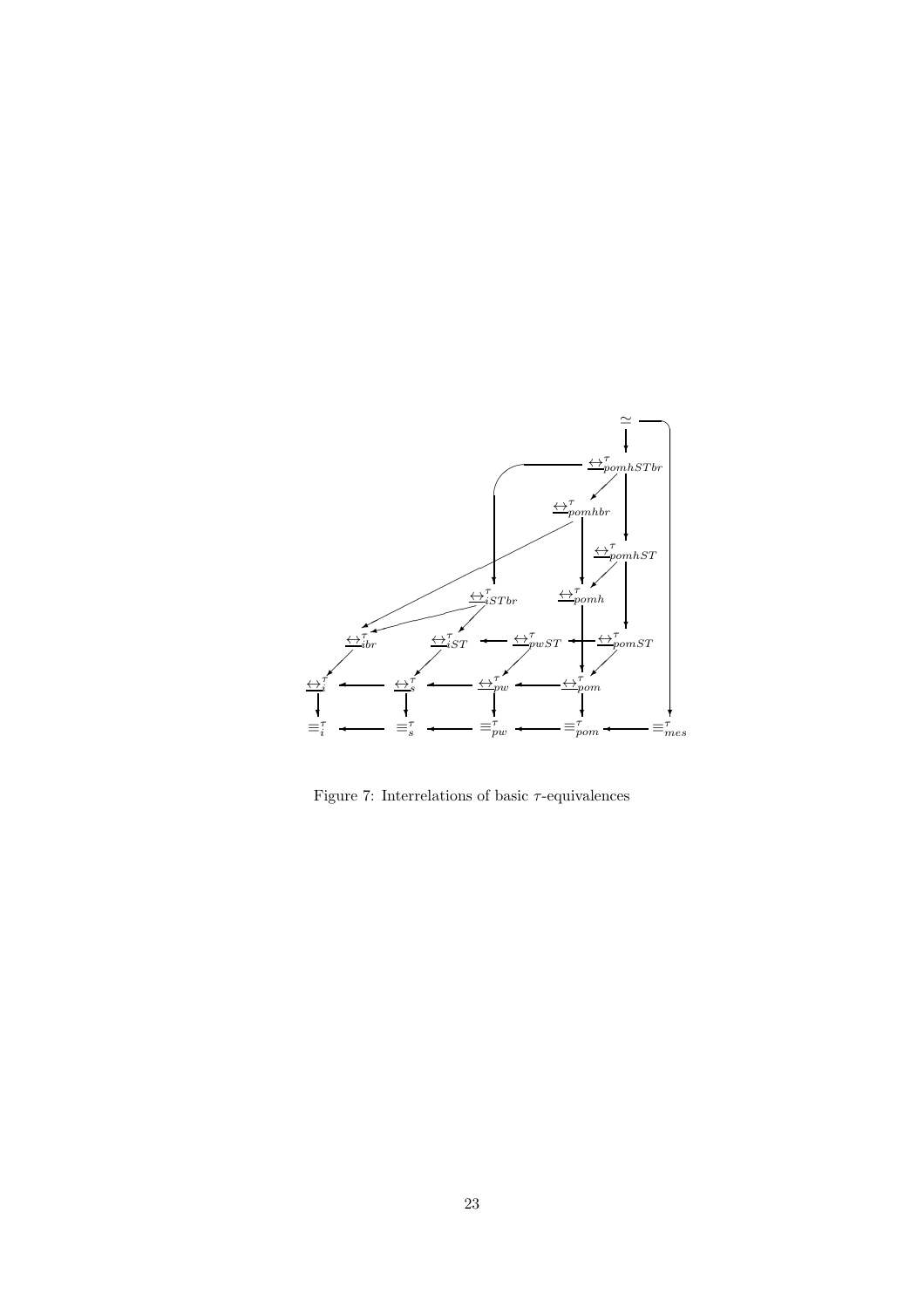

Figure 8: Examples of basic  $\tau$ -equivalences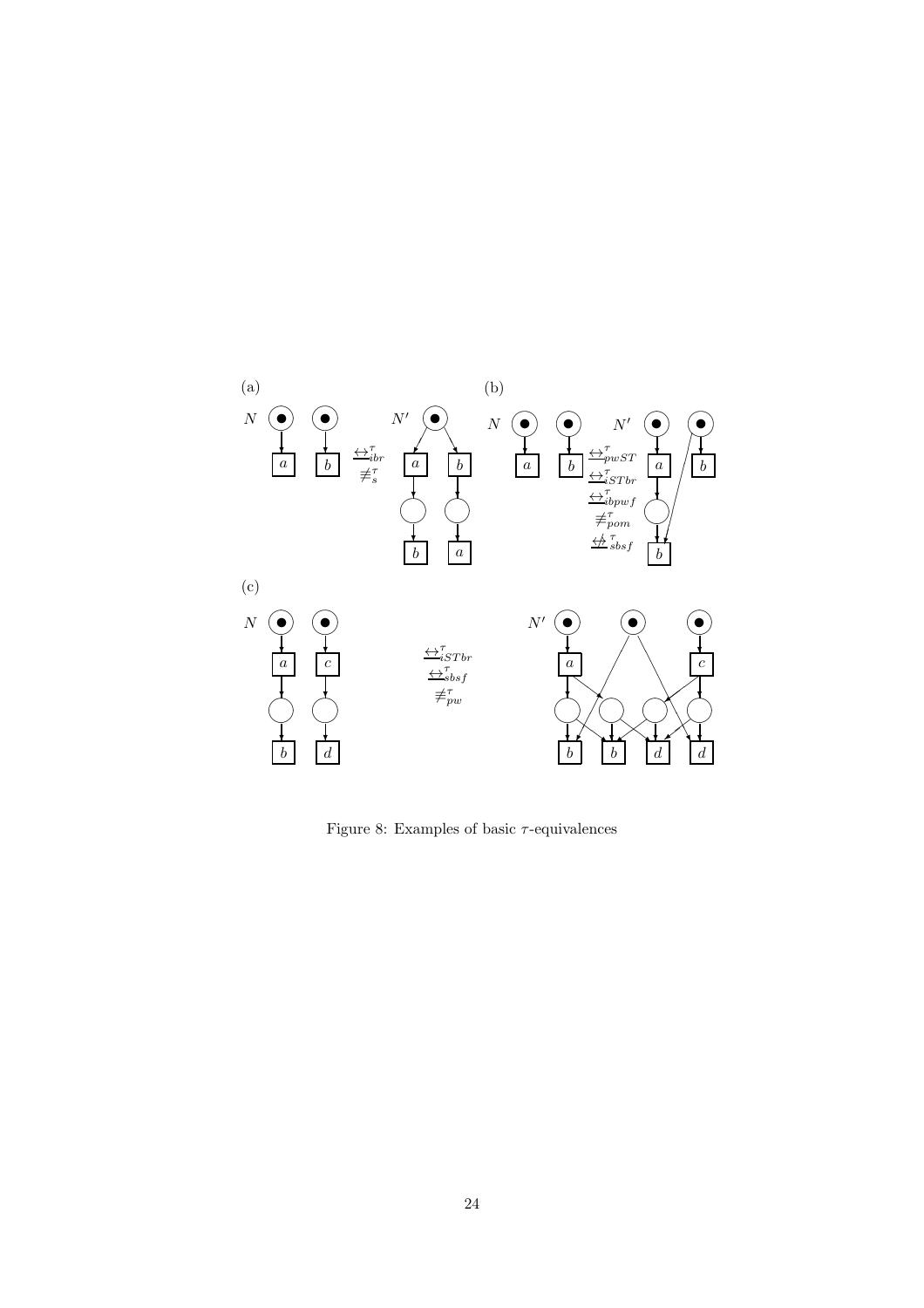

Figure 9: Examples of basic  $\tau$ -equivalences (continued)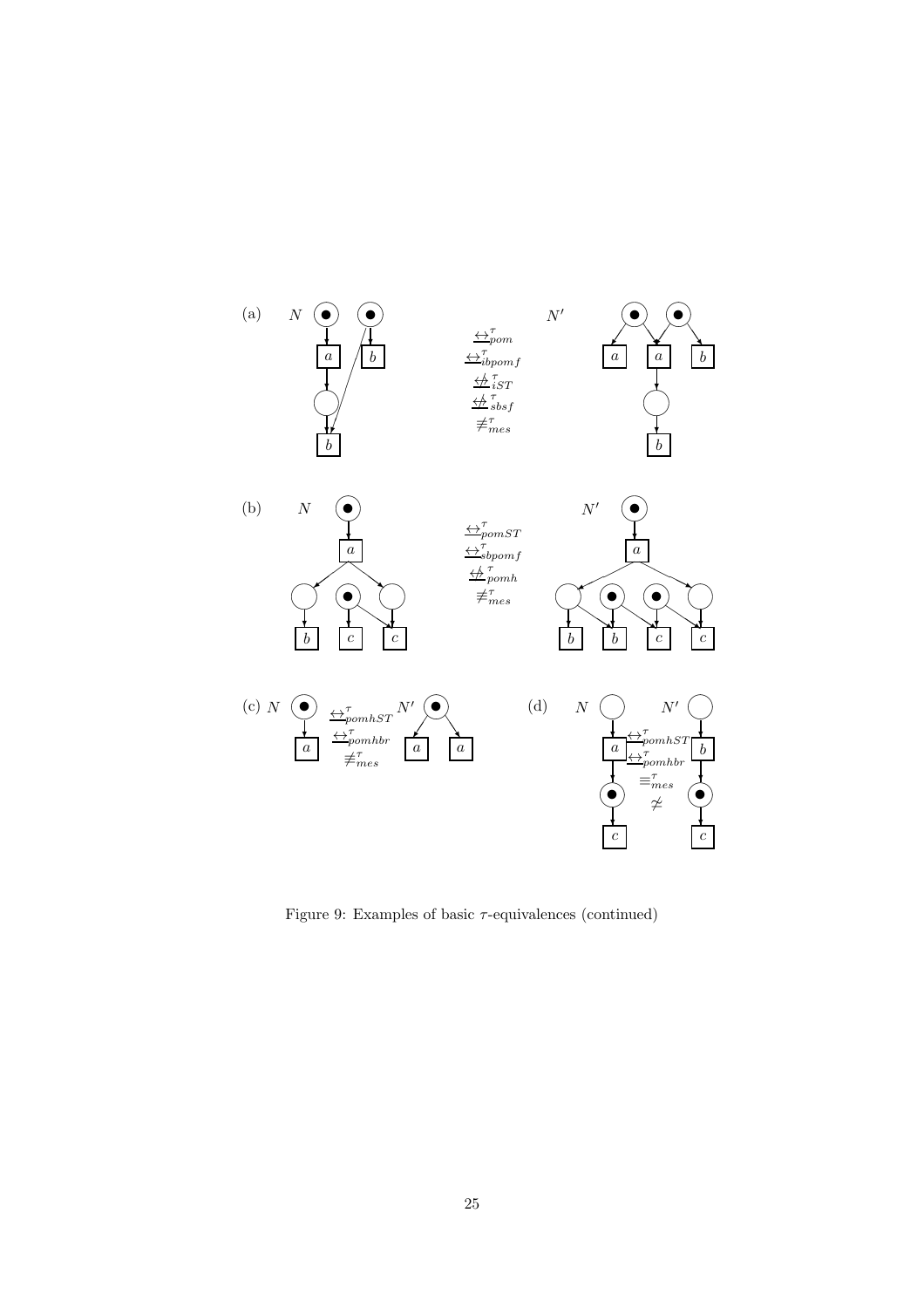

Figure 10: Examples of basic  $\tau$ -equivalences (continued 2)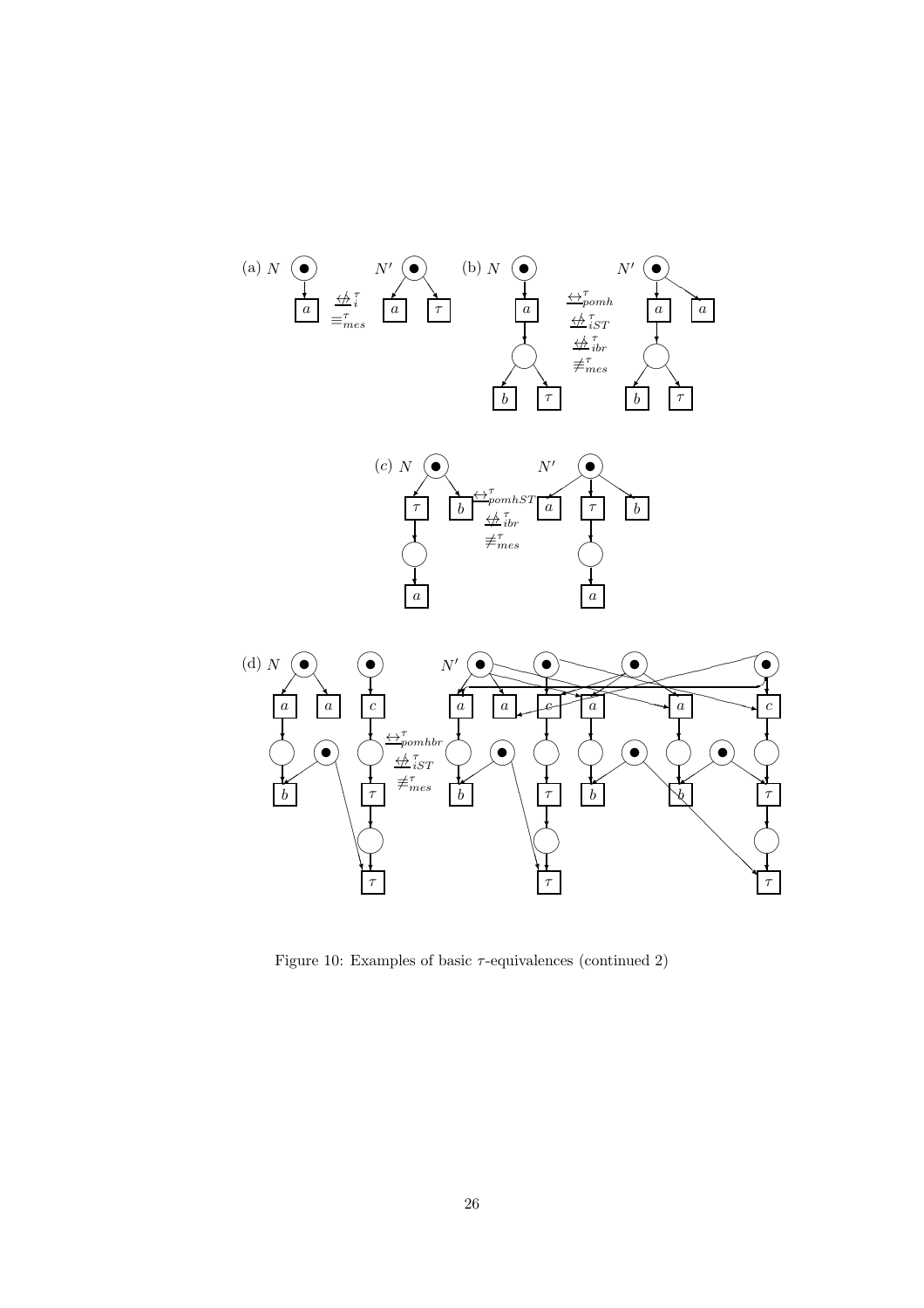#### Sequential runs

**Definition 26** A sequential run of a net N is a pair  $(\pi, \sigma)$ , where:

- a process  $\pi \in \Pi(N)$  contains the information about causal dependencies of transitions which brought to this state;
- a sequence  $\sigma \in T_C^*$  $C^*_{C}$  s.t.  $\pi_N \stackrel{\sigma}{\rightarrow} \pi$ , contains the information about the order in which the transitions occur which brought to this state.

Let us denote the set of all sequential runs of a net N by  $Runs(N)$ .

The *initial* sequential run of a net N is a pair  $(\pi_N, \varepsilon)$ , where  $\varepsilon$  is an empty sequence. Let us denote by  $|\sigma|$  a *length* of a sequence  $\sigma$ .

Let  $(\pi, \sigma)$ ,  $(\tilde{\pi}, \tilde{\sigma}) \in Runs(N)$ . We write  $(\pi, \sigma) \stackrel{\hat{\pi}}{\rightarrow} (\tilde{\pi}, \tilde{\sigma})$ , if  $\pi \stackrel{\hat{\pi}}{\rightarrow} \tilde{\pi}$ ,  $\exists \hat{\sigma} \in$  $T_{\tilde{C}}^* \pi \xrightarrow{\hat{\sigma}} \tilde{\pi}$  and  $\tilde{\sigma} = \sigma \hat{\sigma}$ . We write  $(\pi, \sigma) \to (\tilde{\pi}, \tilde{\sigma})$ , if  $(\pi, \sigma) \xrightarrow{\hat{\pi}} (\tilde{\pi}, \tilde{\sigma})$  for some  $\hat{\pi}$ . Let  $(\pi, \sigma) \in Runs(N), \ (\pi', \sigma') \in Runs(N') \text{ and } \sigma = v_1 \cdots v_n, \ \sigma' = v'_1$  $y'_1 \cdots y'_r$  $_n'$ . Let us define a mapping  $\beta_{\sigma}^{\sigma'}$  $\sigma' : T_C \to T_{C'}$  as follows:  $\beta_{\sigma}^{\sigma'} = \{(v_i, v'_i) \mid 1 \leq i \leq n\}.$ 

Let  $\beta_{\varepsilon}^{\varepsilon} = \emptyset$ . Let  $(\pi,\sigma) \in \mathit{Runs}(N)$  and  $\sigma = v_1 \cdots v_n$ ,  $\pi_N \stackrel{v_1}{\to} \ldots \stackrel{v_i}{\to} \pi_i$   $(1 \leq i \leq n)$ . Let us introduce the following notations:

- $\pi(0) = \pi_N$ ,  $\pi(i) = \pi_i \ (1 \leq i \leq n);$
- $\bullet \ \sigma(0) = \varepsilon,$  $\sigma(i) = v_1 \cdots v_i \ (1 \leq i \leq n).$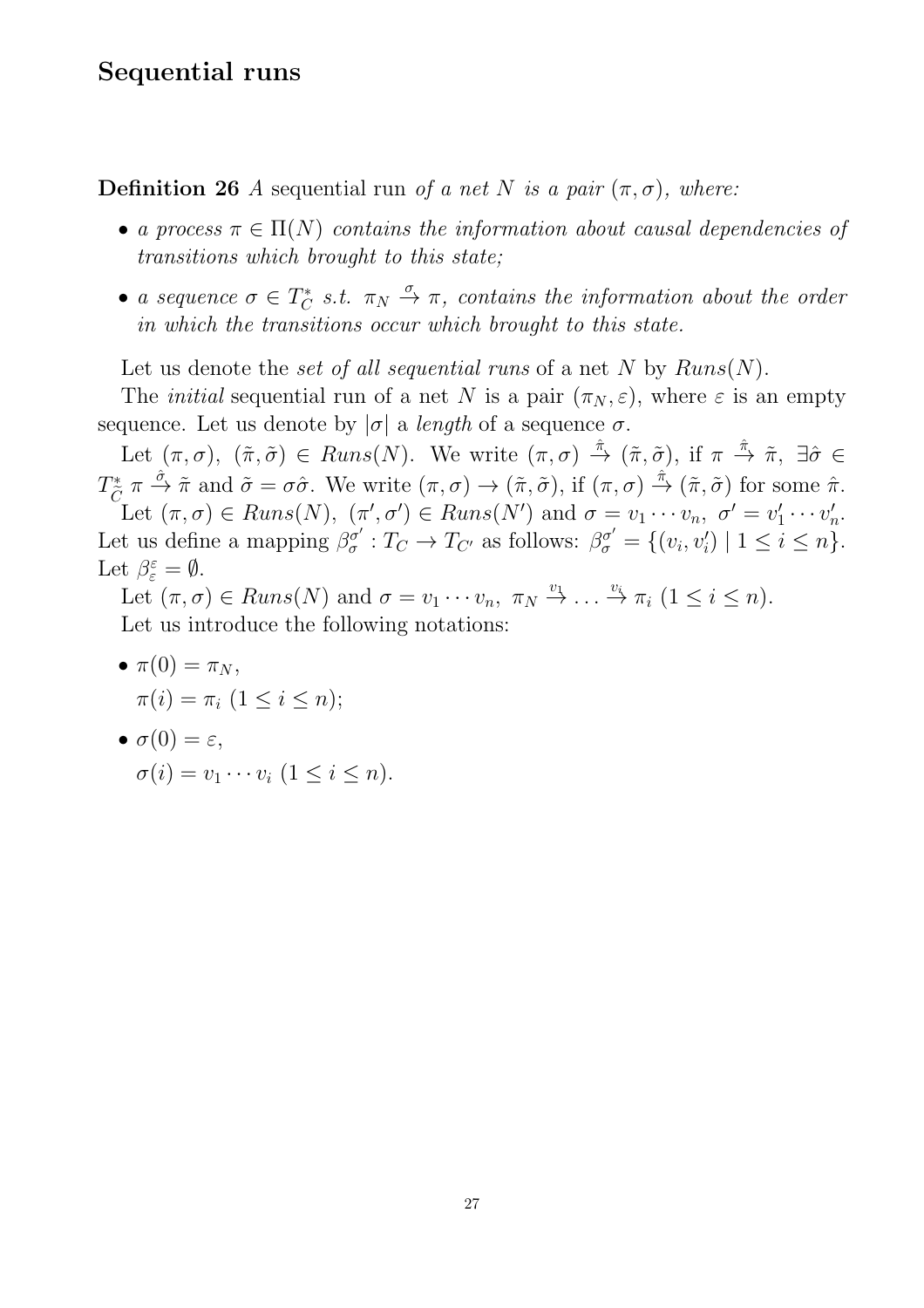### Back-forth  $\tau$ -bisimulation equivalences

**Definition 27** Let N and N' be some nets. A relation  $\mathcal{R} \subseteq Runs(N) \times$ Runs(N') is a  $\star$ -back  $\star\star$ -forth  $\tau$ -bisimulation between N and N',  $\star$ ,  $\star\star \in$ {interleaving, step, partial word, pomset}, denoted by  $\mathcal{R}: N \leftrightarrow \tau_{\text{boxf}} N'$ ,  $\star, \star \star \in$  $\{i, s, pw, pom\}, \textit{if:}$ 

- 1.  $((\pi_N, \varepsilon), (\pi_{N'}, \varepsilon)) \in \mathcal{R}$ . 2.  $((\pi,\sigma),(\pi',\sigma')) \in \mathcal{R}$  $\bullet$  (back)  $(\tilde{\pi}, \tilde{\sigma}) \stackrel{\hat{\pi}}{\rightarrow} (\pi, \sigma),$ (a)  $|vis(T_{\widehat{C}})| = 1, if \star = i;$ (b)  $vis(\prec_{\widehat{c}}) = \emptyset$ , if  $\star = s$ ;
	- $\Rightarrow \exists (\tilde{\pi}', \tilde{\sigma}') : (\tilde{\pi}', \tilde{\sigma}') \stackrel{\hat{\pi}'}{\rightarrow} (\pi', \sigma'), ((\tilde{\pi}, \tilde{\sigma}), (\tilde{\pi}', \tilde{\sigma}')) \in \mathcal{R} \text{ and }$ (a)  $vis(\rho_{\widehat{\alpha}}) \sqsubset vis(\rho_{\widehat{\alpha}}), \text{ if } \star = pw;$ (b)  $vis(\rho_{\widehat{\alpha}}) \simeq vis(\rho_{\widehat{\alpha}})$ , if  $\star \in \{i, s, pom\}$ ;  $\bullet$  (forth)  $(\pi,\sigma)\stackrel{\hat{\pi}}{\rightarrow}(\tilde{\pi},\tilde{\sigma}),$ (a)  $|vis(T_{\widehat{\sigma}})| = 1, if \star\star = i;$ (b)  $vis(\prec_{\widehat{c}}) = \emptyset$ , if  $\star\star = s$ ;  $\Rightarrow \exists (\tilde{\pi}', \tilde{\sigma}') : (\pi', \sigma') \stackrel{\hat{\pi}'}{\rightarrow} (\tilde{\pi}', \tilde{\sigma}'), ((\tilde{\pi}, \tilde{\sigma}), (\tilde{\pi}', \tilde{\sigma}')) \in \mathcal{R} \text{ and }$ (a)  $vis(\rho_{\widehat{C}}) \sqsubseteq vis(\rho_{\widehat{C}})$ , if  $\star\star = pw;$ (b)  $vis(\rho_{\widehat{C}}) \simeq vis(\rho_{\widehat{C}})$ , if  $\star\star \in \{i, s, pom\}.$
- 3. As item 2, but the roles of N and N′ are reversed.

Two nets N and N' are  $\star$ -back  $\star\star$ -forth  $\tau$ -bisimulation equivalent,  $\star, \star\star \in$ {interleaving, step, partial word, pomset}, denoted by  $N \leftrightarrow_N^{\tau} N'$ , if  $\exists \mathcal{R}$ :  $N \underline{\leftrightarrow}^{\tau}_{\star b \star f} N', \star, \star \star \in \{i, s, pw, pom\}.$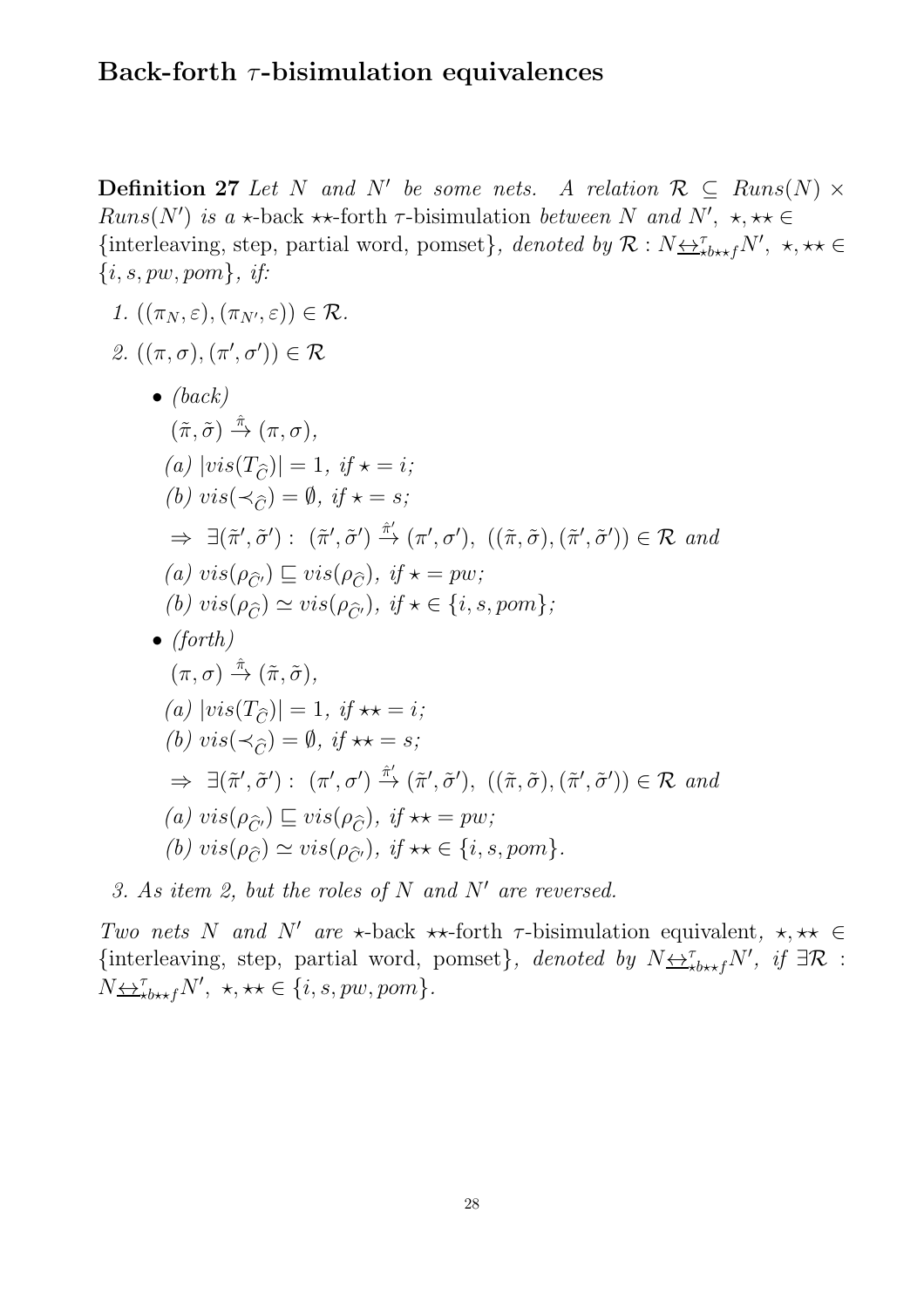

Figure 11: Merging of back-forth  $\tau$ -bisimulation equivalences



Figure 12: Interrelations of back-forth  $\tau$ -bisimulation equivalences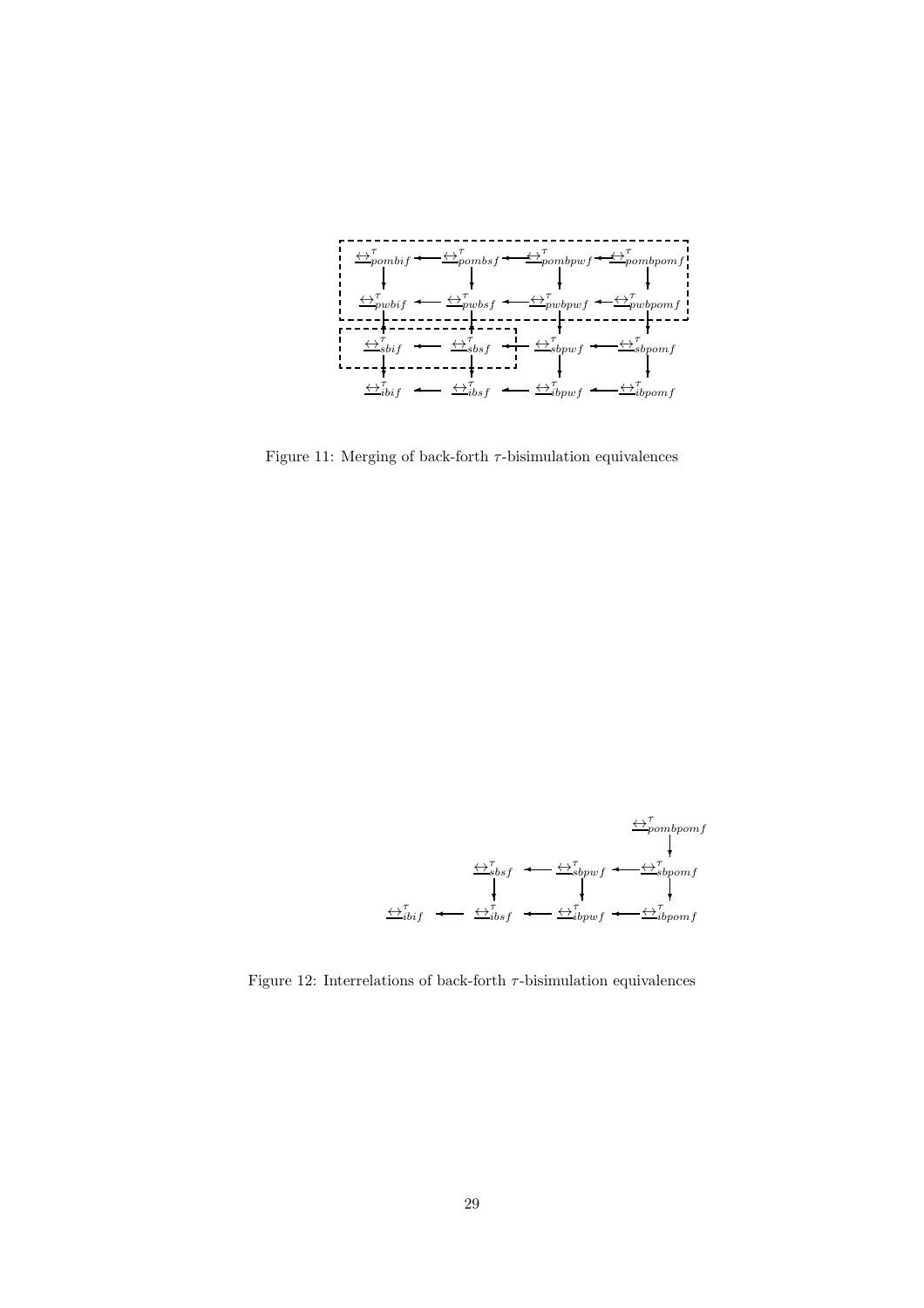

Figure 13: Interrelations of back-forth  $\tau$ -bisimulation equivalences with basic  $\tau$ -equivalences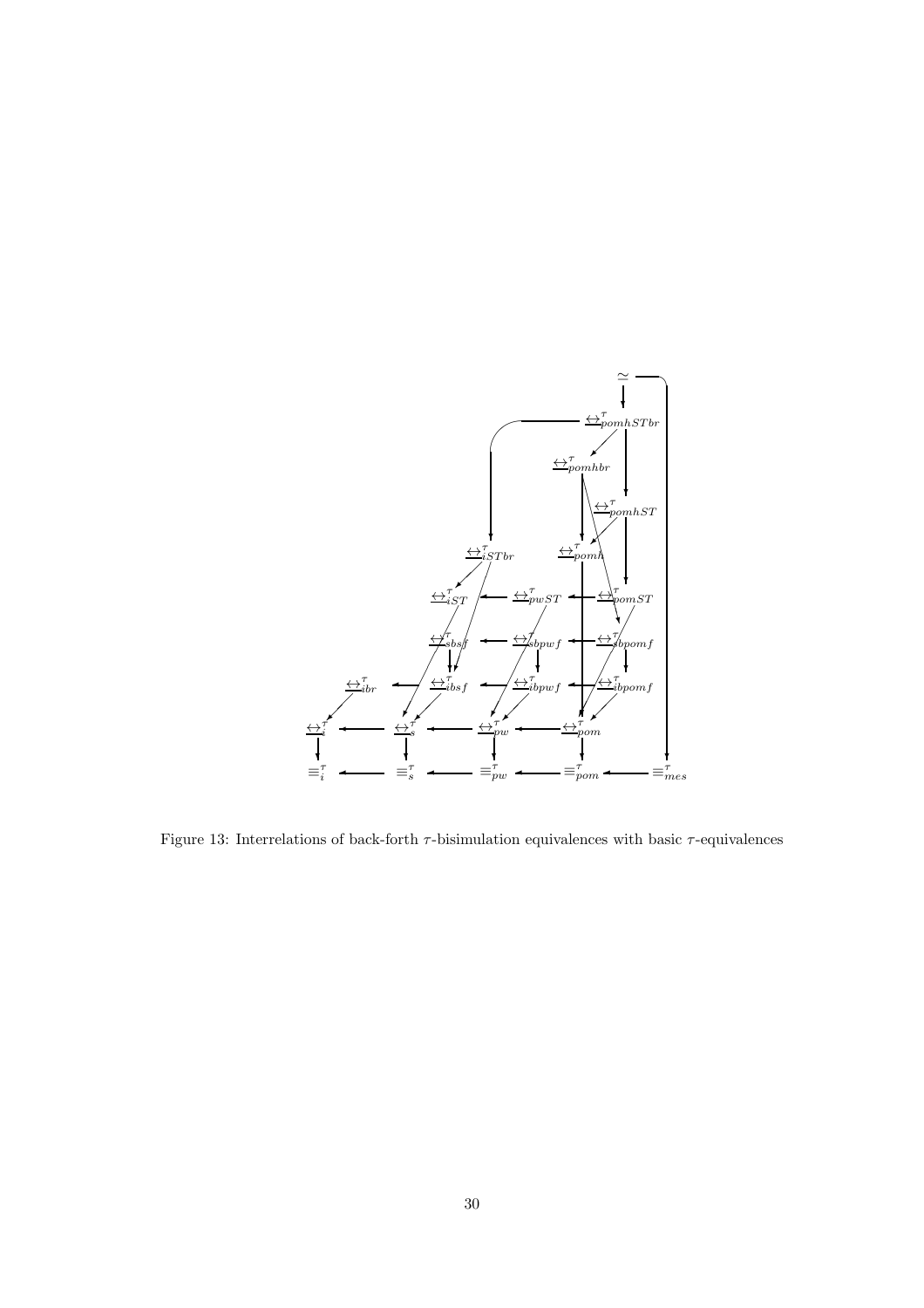

Figure 14: Example of back-forth  $\tau$ -bisimulation equivalences



Figure 15: Example of interrelations of equivalences and  $\tau\text{-equivalence}$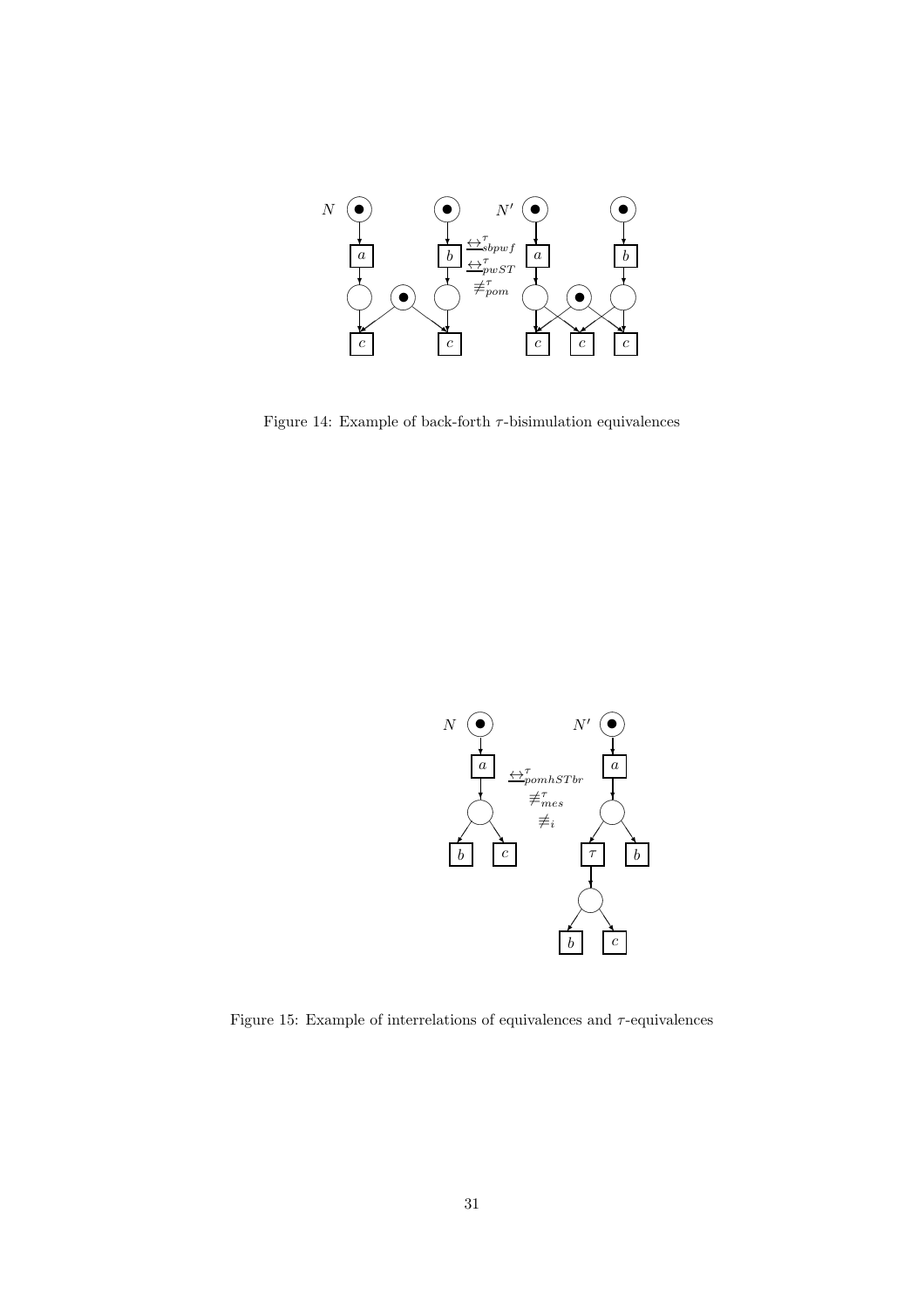**Definition 28** An SM-net is a net  $D = \langle P_D, T_D, F_D, l_D, M_D \rangle$  s.t.:

- 1.  $\forall t \in T_D \mid t \mid = |t^{\bullet}| = 1$ , i.e. each transition has exactly one input and one output place;
- 2.  $\exists p_{in}, p_{out} \in P_D \text{ s.t. } p_{in} \neq p_{out} \text{ and } \circ D = \{p_{in}\}, D^{\circ} = \{p_{out}\}, i.e. \text{ net } D$ has unique input and unique output place.
- 3.  $M_D = \{p_{in}\}\$ , i.e. at the beginning there is unique token in  $p_{in}$ .

**Definition 29** Let  $N = \langle P_N, T_N, F_N, l_N, M_N \rangle$  be some net,  $a \in l_N (T_N)$  and  $D = \langle P_D, T_D, F_D, l_D, M_D \rangle$  be SM-net. An SM-refinement, denoted by  $ref(N, a, D),$  is (up to isomorphism) a net  $\overline{N} = \langle P_{\overline{N}} , T_{\overline{N}} , F_{\overline{N}} , l_{\overline{N}} , M_{\overline{N}} \rangle$ , where:

- $P_{\overline{N}} = P_N \cup \{ \langle p, u \rangle \mid p \in P_D \setminus \{p_{in}, p_{out}\}, u \in l_N^{-1}(a) \};$
- $T_{\overline{N}} = (T_N \setminus l_N^{-1}(a)) \cup \{ \langle t, u \rangle \mid t \in T_D, u \in l_N^{-1}(a) \};$ •  $F_{\overline{N}}(\bar{x}, \bar{y}) =$  $\sqrt{ }$  $\overline{\phantom{a}}$  $\overline{\phantom{a}}$  $F_N(\bar{x}, \bar{y}), \ \ \bar{x}, \bar{y} \in P_N \cup (T_N \setminus l_N^{-1}(a));$  $F_D(x, y), \quad \bar{x} = \langle x, u \rangle, \ \bar{y} = \langle y, u \rangle, \ u \in l_N^{-1}(a);$  $F_N(\bar{x}, u), \ \ \bar{y} = \langle y, u \rangle, \ \ \bar{x} \in \mathbf{L}^{\bullet}u, \ \ u \in l_N^{-1}(a), \ \ y \in p_{in}^{\bullet};$  $F_N(u, \bar{y}), \quad \bar{x} = \langle x, u \rangle, \quad \bar{y} \in \mathbf{P}_u, \quad u \in l_N^{-1}(a), \quad x \in \mathbf{P}_{out};$ 0, otherwise;
- $l_{\overline{N}}(\overline{u}) =$  $\sqrt{ }$  $\mathbf{I}$  $\mathbf{I}$  $l_N(\bar{u}), \ \ \bar{u}\in T_N\setminus l_N^{-1}(a);$  $l_D(t)$ ,  $\bar{u} = \langle t, u \rangle$ ,  $t \in T_D$ ,  $u \in l_N^{-1}(a)$ ;
- $M_{\overline{N}}(p) =$  $\sqrt{ }$  $\mathbf{I}$  $\mathsf{I}$  $M_N(p)$ ,  $p \in P_N$ ; 0, otherwise.

An equivalence is *preserved by refinements*, if equivalent nets remain equivalent after applying any refinement operator to them accordingly.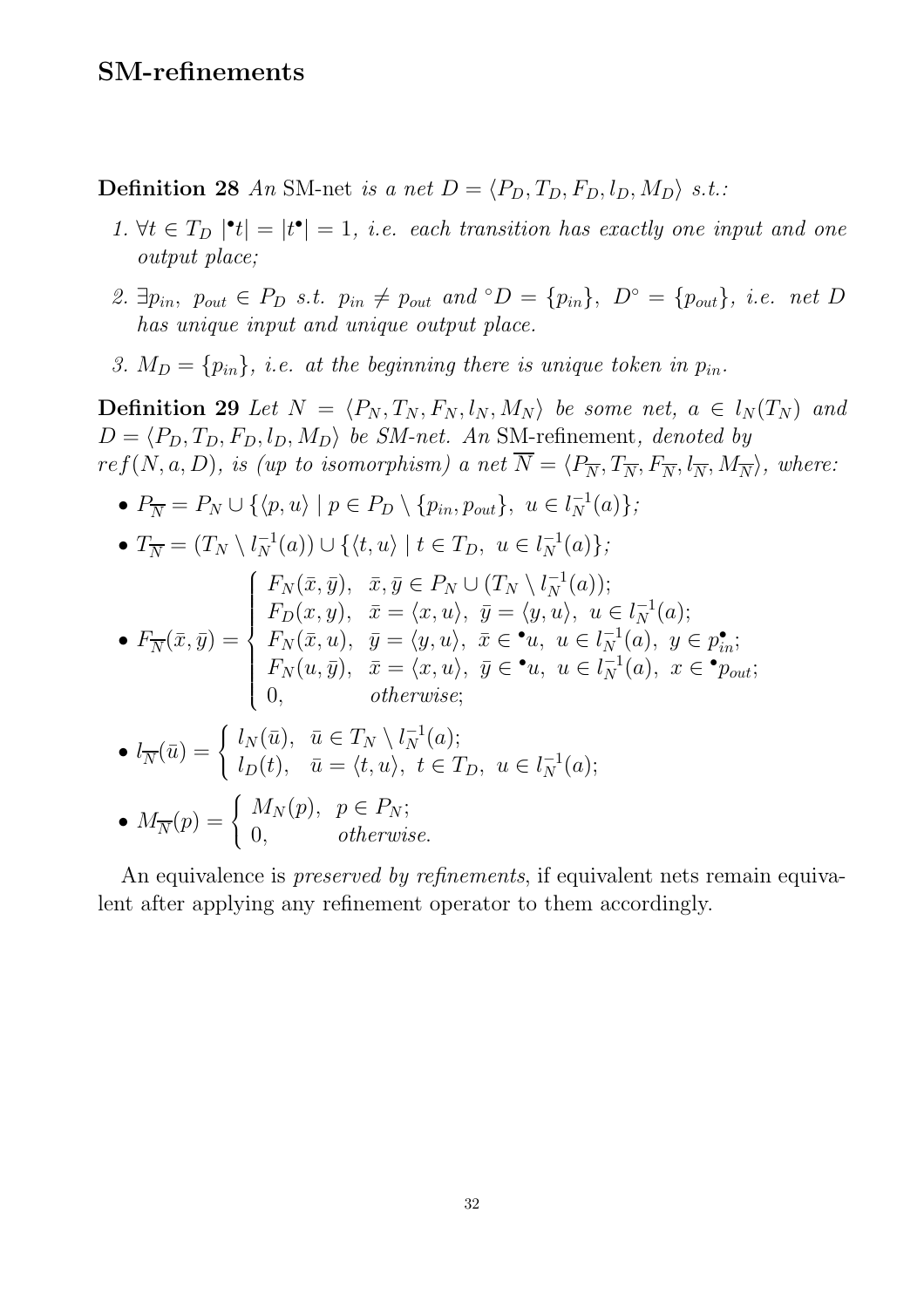

Figure 16: The  $\tau$ -equivalences between  $\equiv_i^{\tau}$  and  $\underline{\leftrightarrow}^{\tau}_s$  are not preserved by SM-refinements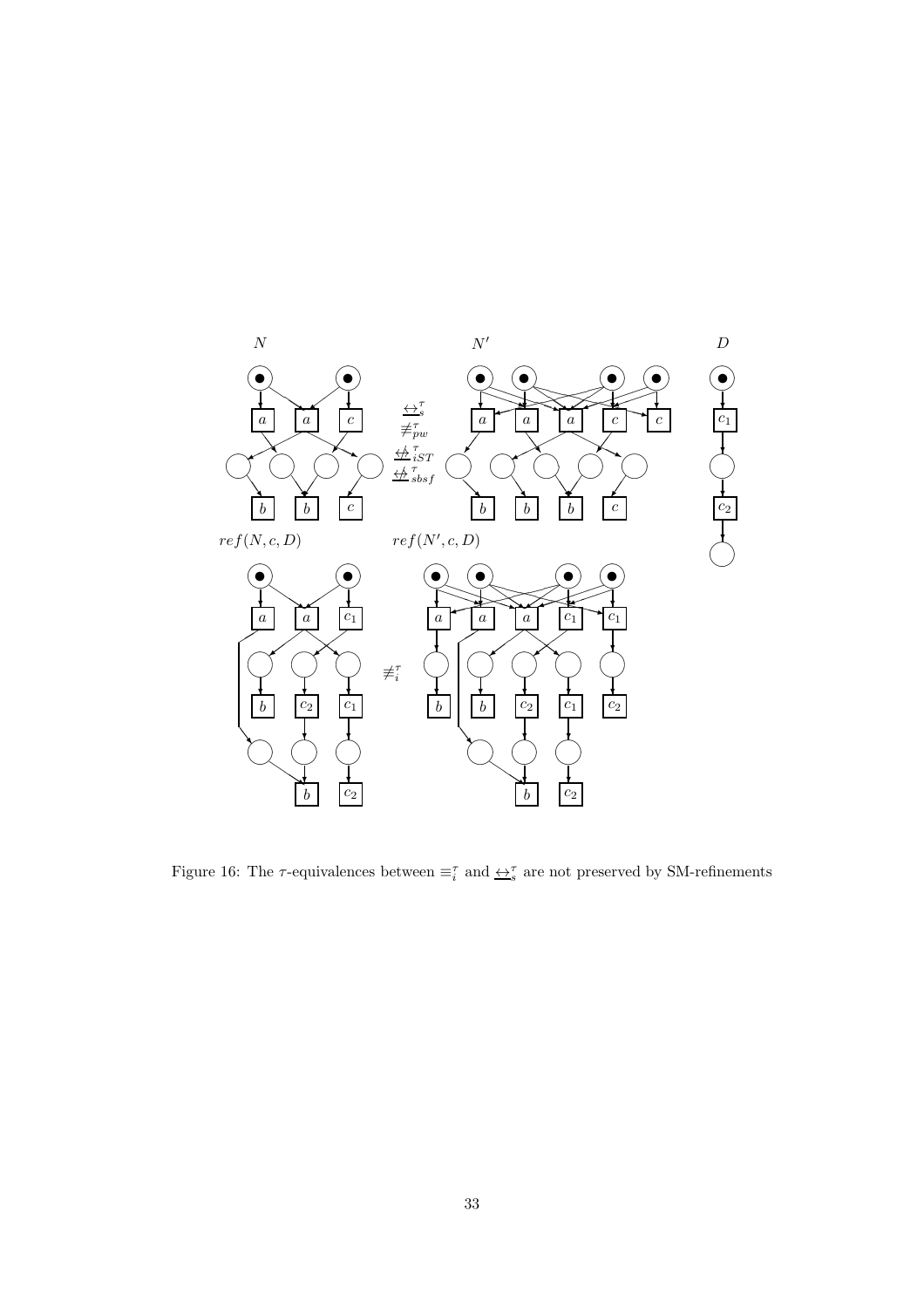

Figure 17: The  $\tau$ -equivalences between  $\leftrightarrow_{i}^{\tau}$  and  $\leftrightarrow_{pom}^{\tau}$  are not preserved by SM-refinements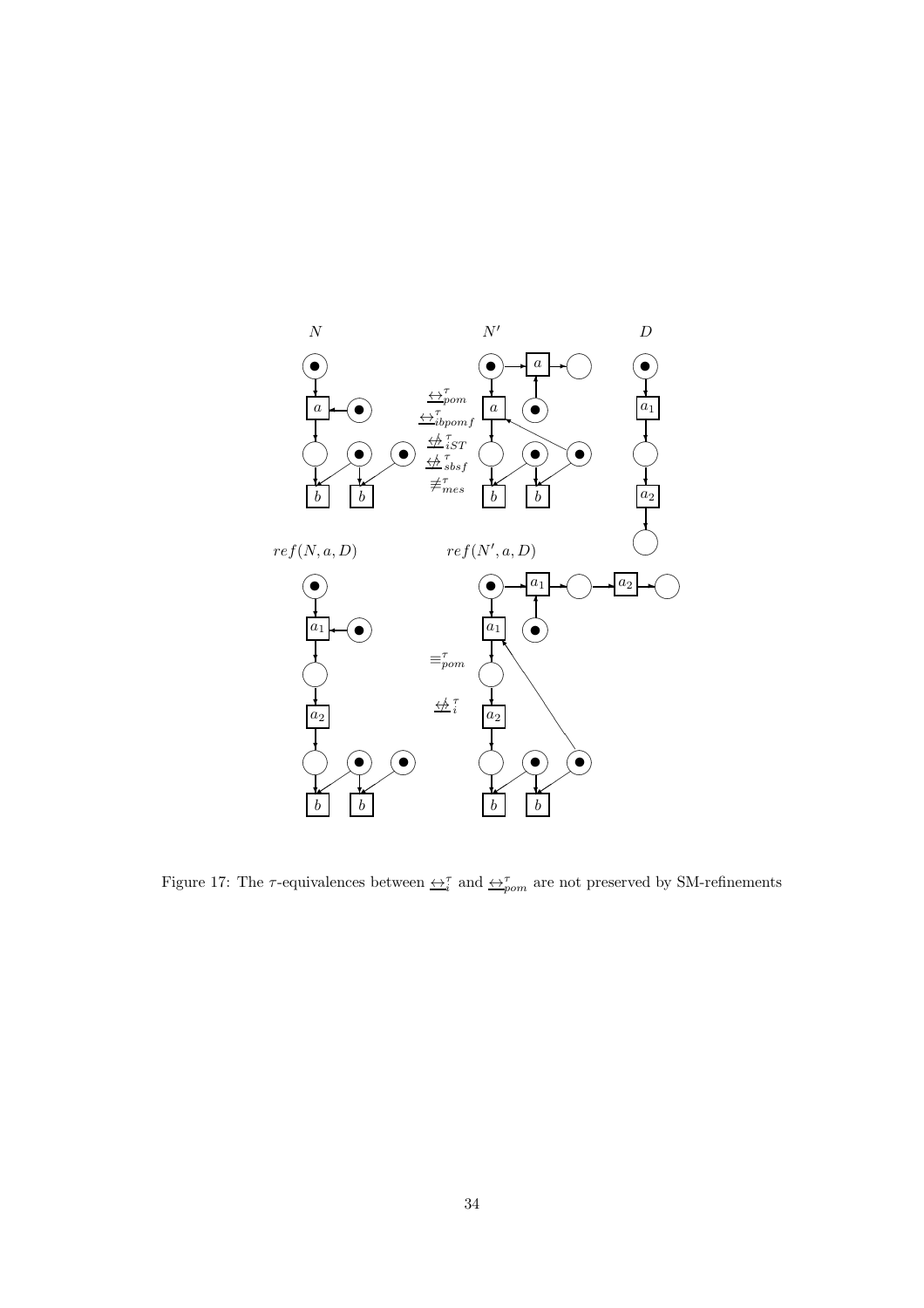

Figure 18: The  $\tau$ -equivalences between  $\underline{\leftrightarrow}^{\tau}_{i}$  and  $\underline{\leftrightarrow}^{\tau}_{pomhbr}$  are not preserved by SM-refinements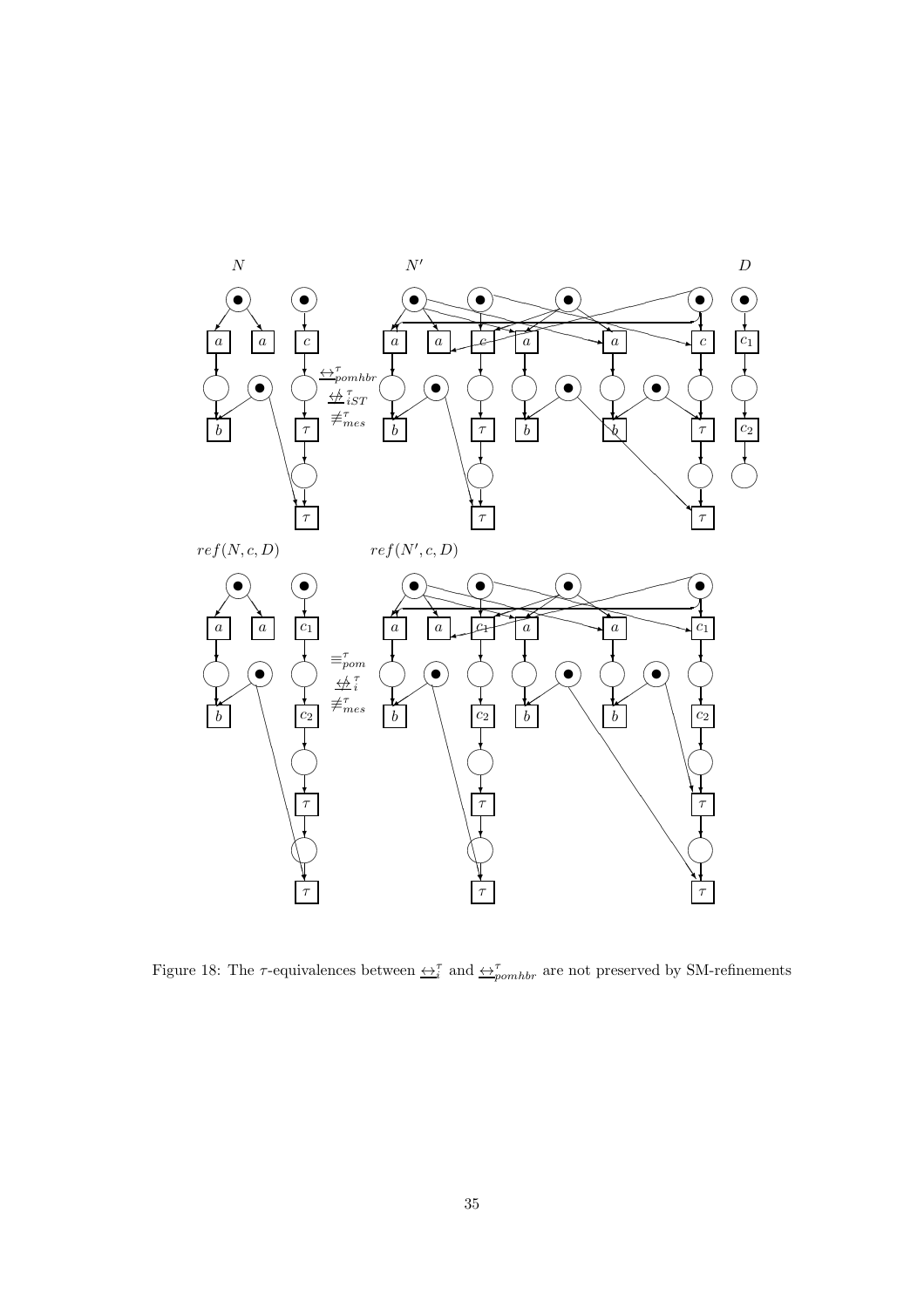

Figure 19: The  $\tau$ -equivalences which are not preserved by SM-refinements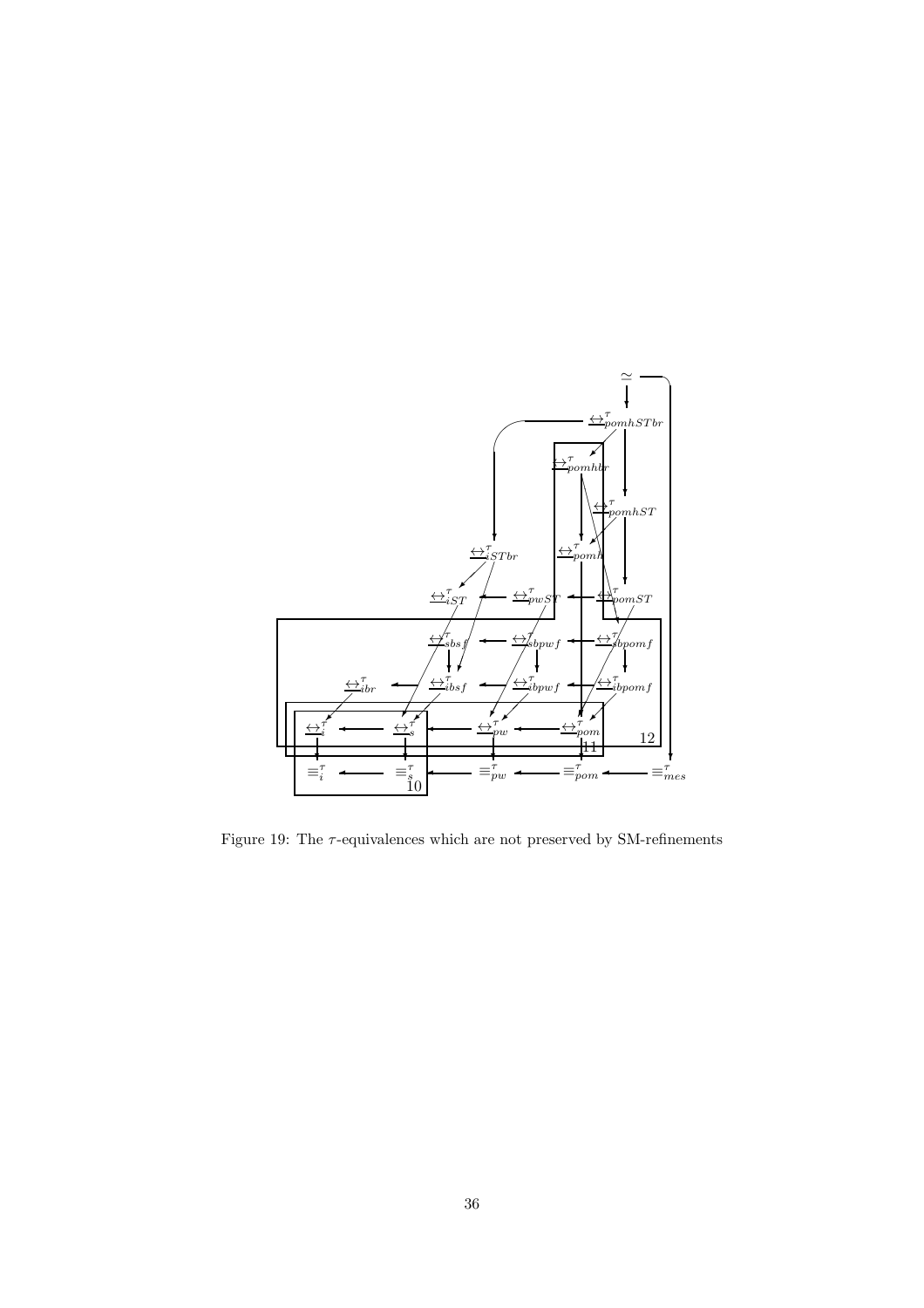

Figure 20: Preservation of the  $\tau\text{-equivalences}$  by SM-refinements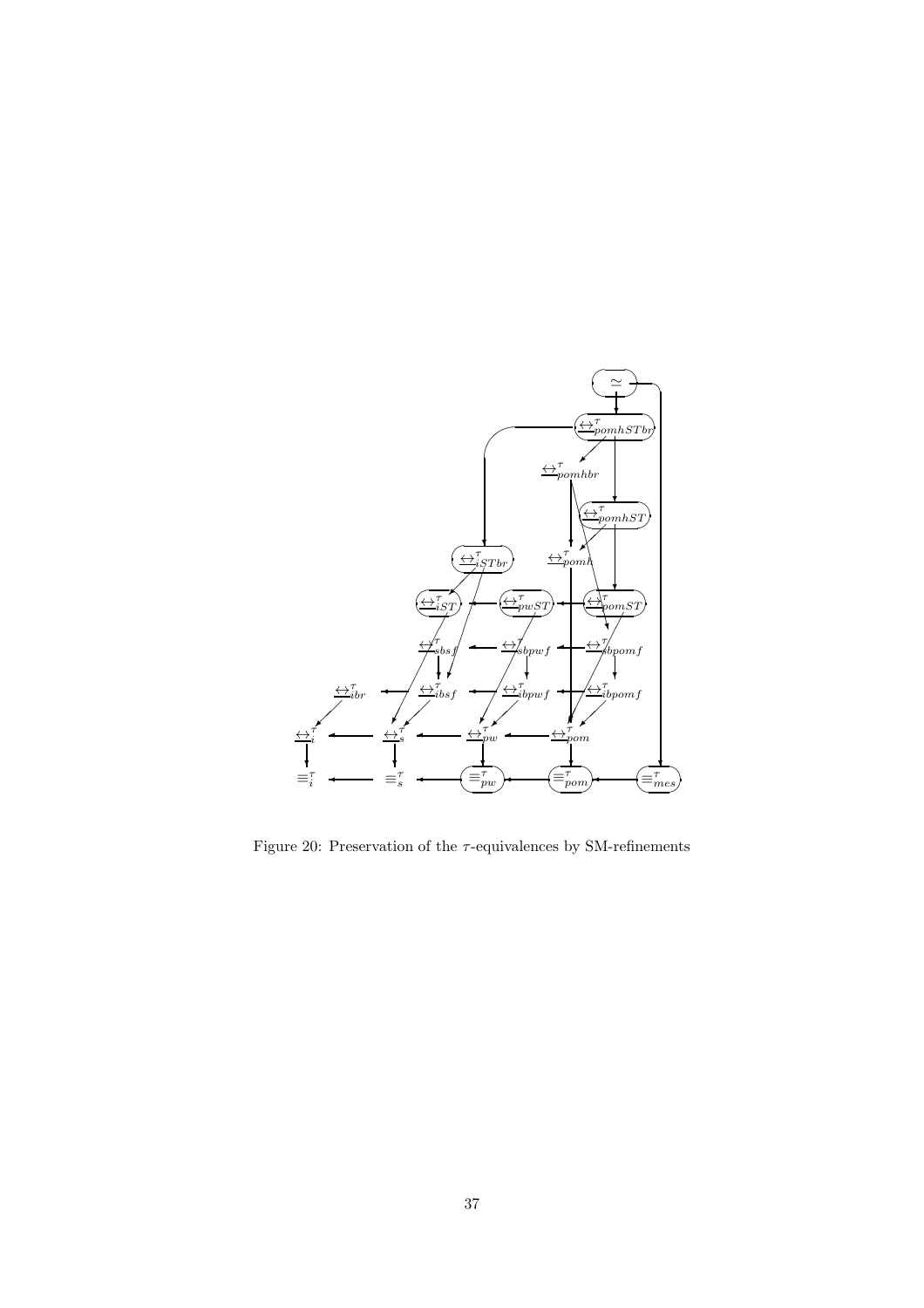

Figure 21: Merging of the  $\tau\text{-equivalence}$  on nets without silent transitions



Figure 22: Interrelations of the  $\tau$ -equivalences on nets without silent transitions